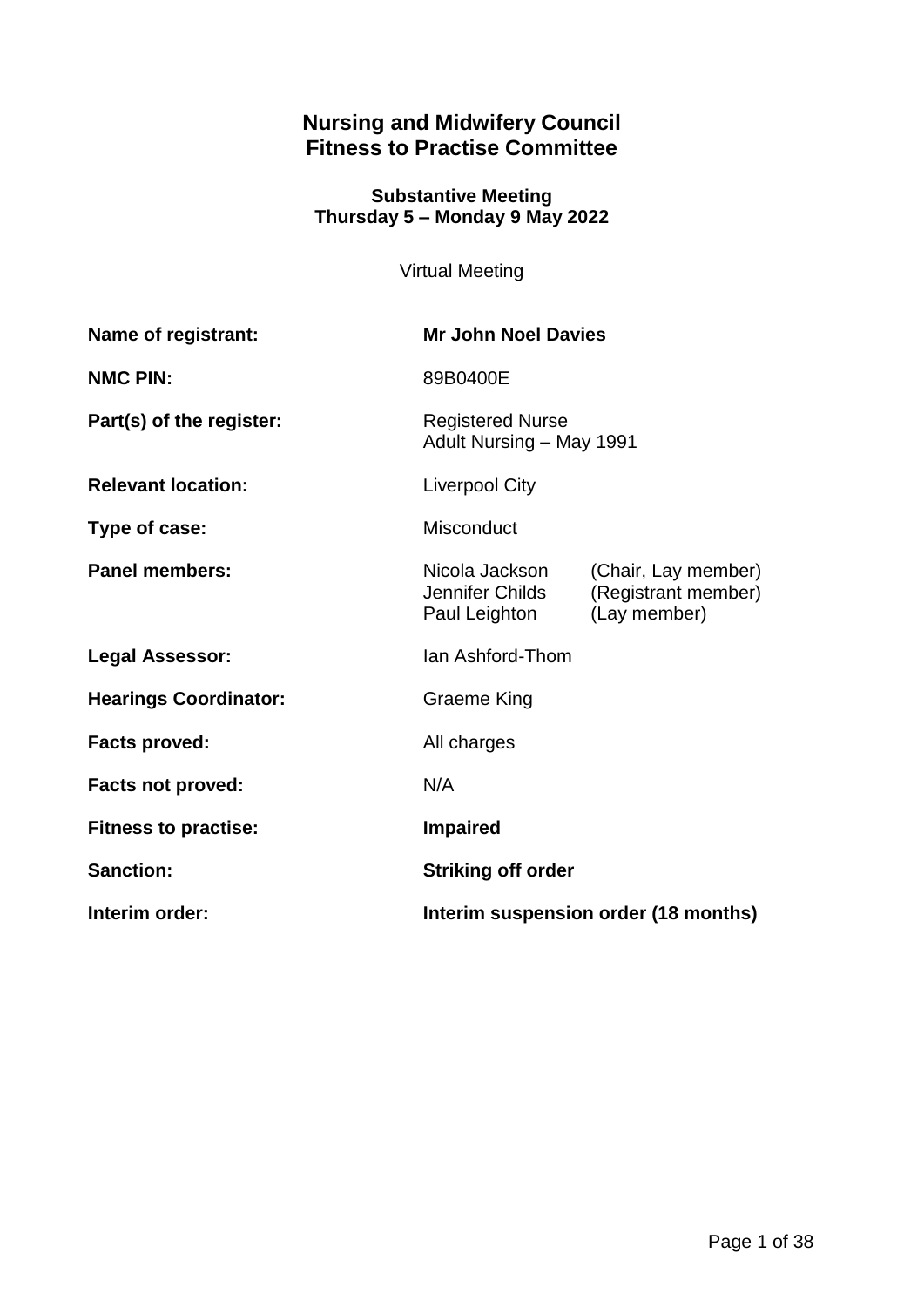#### **Decision and reasons on service of Notice of Meeting**

The legal assessor drew the panel's attention to the Notice of Meeting bundle.

The legal assessor advised the panel that the Notice of Meeting was sent by the Nursing and Midwifery Council (NMC) to the email address held for Mr Davies on the NMC register on 1 March 2022, which the panel noted was more than 28 days before this meeting. The legal assessor advised the panel that the Notice of Meeting had also been sent by recorded delivery to the last known address for Mr Davies on 2 March 2022. The panel was therefore satisfied that Mr Davies had been served with notice of this meeting in accordance with Rules 11A and 34 of the Nursing and Midwifery Council (Fitness to Practise) Rules 2004.

The panel noted that Mr Davies had been sent the evidence relating to this matter and was informed that this meeting would take place on or after 6 April 2022. It also noted that Mr Davies was asked to provide comment no later than 28 March 2022, by using the response form attached to the Notice of Meeting, if there was any information that he wished to be placed before the panel. Mr Davies did not return the response form or provide any information for the panel to consider.

The legal assessor then referred the panel to the NMC's Guidance on Dealing with Cases at Meetings and Hearings.

The panel noted that Mr Davies has not engaged with the NMC at all in relation to these regulatory proceedings, nor has he sought to provide any sort of defence to the allegations. Consequently, it considered that referring this matter to a substantive hearing would be unlikely to secure Mr Davies' engagement and would not serve any useful purpose. The panel noted that the majority of the evidence in this case comes from one witness, albeit given in a number of statements over a four-year period, however considered that this is not unusual when considering charges of this nature. It also noted comments from a colleague in a further witness statement which raised broadly similar concerns. Further, in view of Mr Davies' lack of engagement, the panel determined that there was no compelling reason for Colleague A to be called as a witness. The panel had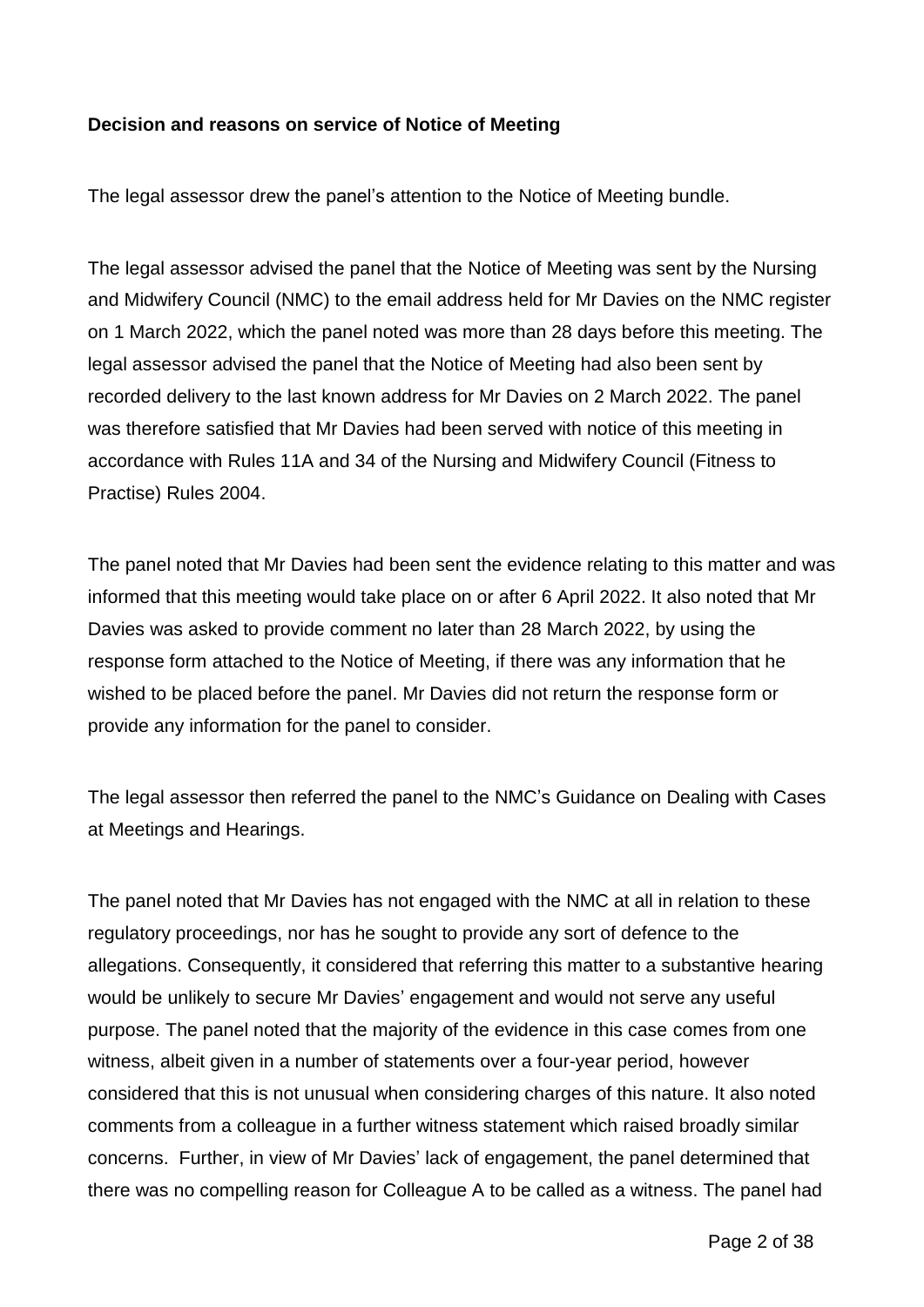regard to the documentary evidence before it and determined that it had all the information necessary before it to reach a decision on this matter at a meeting.

### **Details of charges**

That you, a registered nurse, between 7 July 2017 and 12 December 2017, whilst employed as the Home Manager of Finch Manor Care Home:

- 1. On one or more occasion when talking to Colleague A, used words to the effect:
	- *a) 'Do you like to be used and abused?'.* **(Proved)**
	- *b) 'I want your t-shirt lifted and you into that room to look at your tits'.* **(Proved)**
	- *c) 'I'm feeling horny today'.* **(Proved)**
	- *d) 'I've just undressed you with my eyes'.* **(Proved)**
- 2. On or around November 2017 in Room 52:
	- a) Pushed Colleague A up against a wall/door. **(Proved)**
	- b) Attempted to grope/grab Colleague A's chest/breasts. **(Proved)**
	- c) Attempted to grope/grab Colleague A. **(Proved)**
	- d) Attempted to Kiss Colleague A. **(Proved)**
- 3. Following the incident in Room 52 told Colleague A words to the effect:
	- *a) 'That Colleague X, The Registered Manager would shove [the incident/allegation] under the carpet as you were best friends with her'.* **(Proved)**
	- b) *'That Colleague A would lose their job'*. **(Proved)**
- 4. Your actions at charge 3, showed a lack of integrity in that you sought to pressure a more junior colleague into silence about your conduct. **(Proved)**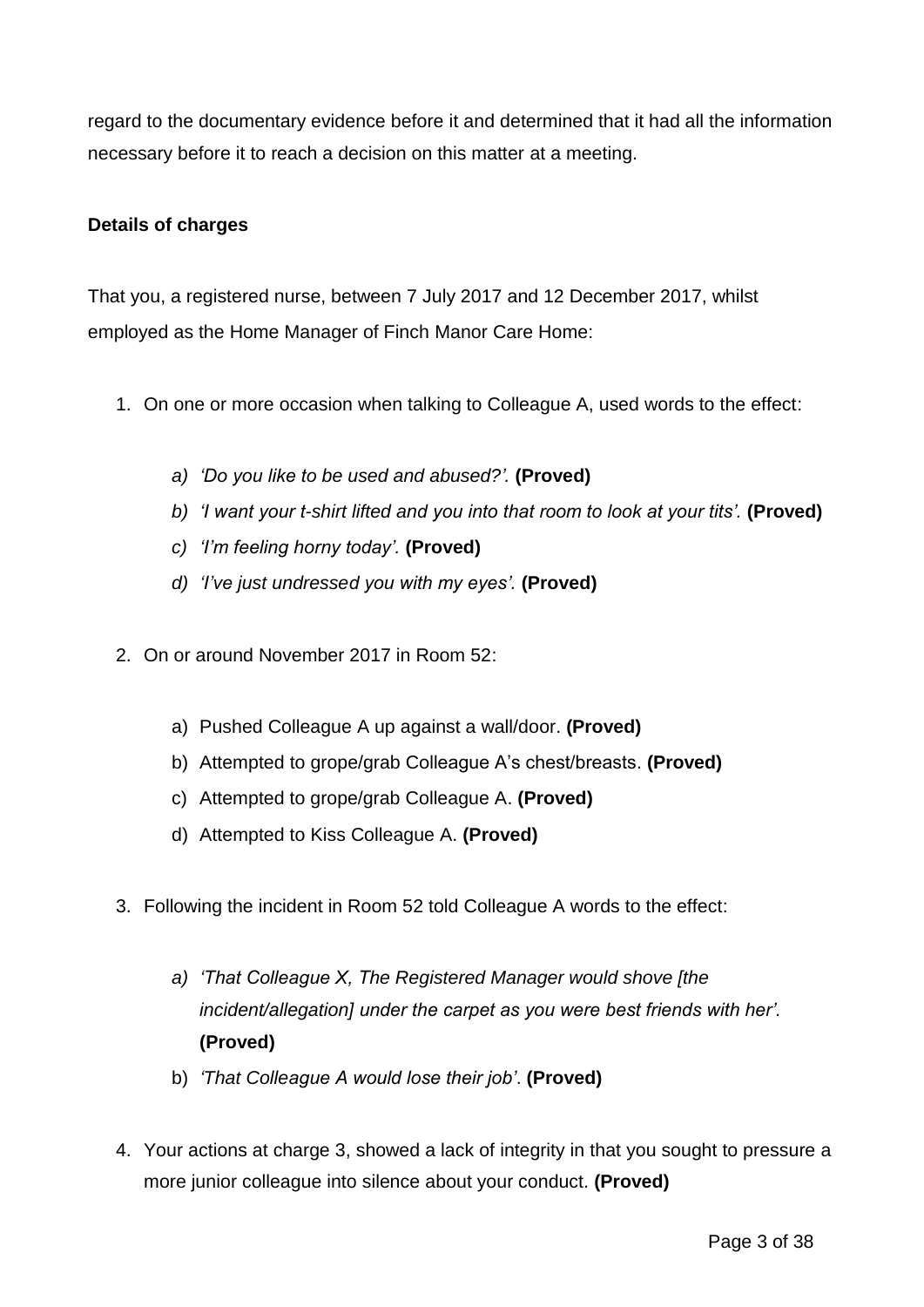- 5. On Unit 1 during a task where you were dressing an unknown Patient's leg:
	- a) Looked down Colleague A's top, and; **(Proved)**
	- b) Used words to the effect *'Oooh, what have you got down there'.* **(Proved)**
- 6. In Unit 2/Room 43:
	- a) Grabbed Colleague A from behind/on her hips. **(Proved)**
	- b) Pulled Colleague A into your waist area. **(Proved)**
	- c) Gyrated against Colleague A's body. **(Proved)**
	- *d)* In response to being asked by Colleague A, '*are you ok?*' Used words to the effect *'I am now'*. **(Proved)**
- 7. In Room 24:
	- a) Attempted to grope/grab/feel Colleague A's breasts. **(Proved)**
	- b) Attempted to grope/grab/feel Colleague A's bottom. **(Proved)**
- 8. In the lounge in front of one more Residents/Colleagues shouted, '*I've got a big dick!'*. **(Proved)**
- 9. Your actions in one or more of charges, 1a), 1b), 1c), 1d), 2a), 2b), 2c), 2d), 5a), 5b), 6a), 6b), 6c), 7a) & 7b) were sexually motivated, in that you sought sexual gratification from such contact. **(Proved)**

AND in light of the above, your fitness to practise is impaired by reason of your misconduct.

#### **Background**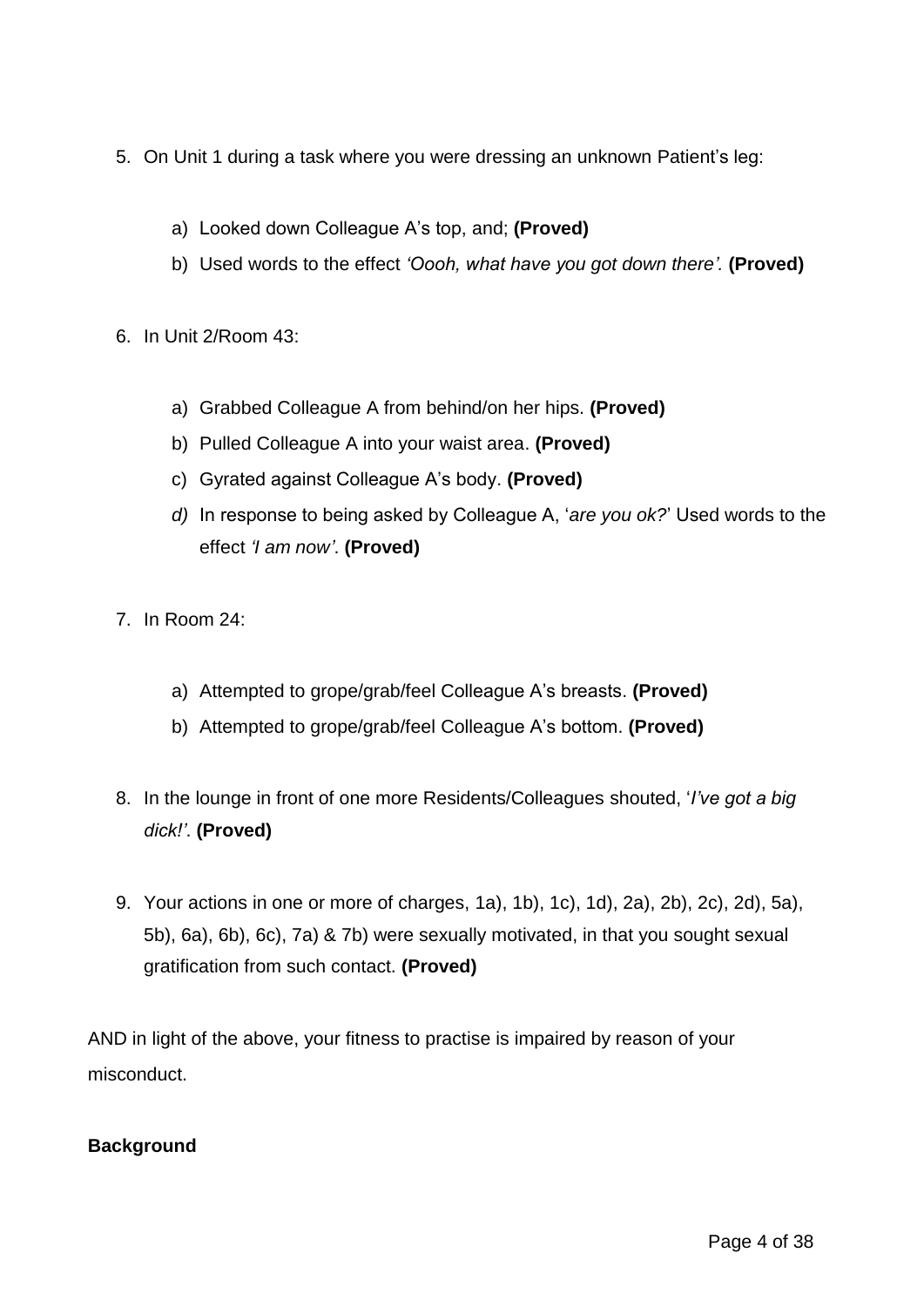Mr Davies was referred to the Nursing and Midwifery Council (NMC) by Finch Manor Care Home (the Home) on 13 December 2017. Mr Davies was employed at the Home from 7 June 2017 until his dismissal on 12 December 2017.

The referral alleged that Mr Davies engaged in inappropriate sexual behaviour towards a colleague [Colleague A] and made inappropriate comments in the presence of colleagues and residents. It is further alleged that Mr Davies threatened Colleague A that she would lose her job if she reported his behaviour to the Home's manager.

The Home investigated these allegations and dismissed Mr Davies on 12 December 2017. Colleague A was interviewed by the police about the allegations; however, the panel had no further information before it regarding the outcome of that interview.

# **Decision and reasons on facts**

In reaching its decisions on the facts, the panel took account of all the documentary evidence adduced in this case. It accepted the advice of the legal assessor.

The panel was aware that the burden of proof rests on the NMC, and that the standard of proof is the civil standard, namely the balance of probabilities. This means that a fact will be proved if a panel is satisfied that it is more likely than not that the incident occurred as alleged.

The panel noted that Mr Davies has not responded to any of the charges against him. It therefore considered each of the charges and made the following findings:

## **Charge 1a**

1. On one or more occasion when talking to Colleague A, used words to the effect:

a) '*Do you like to be used and abused?'.*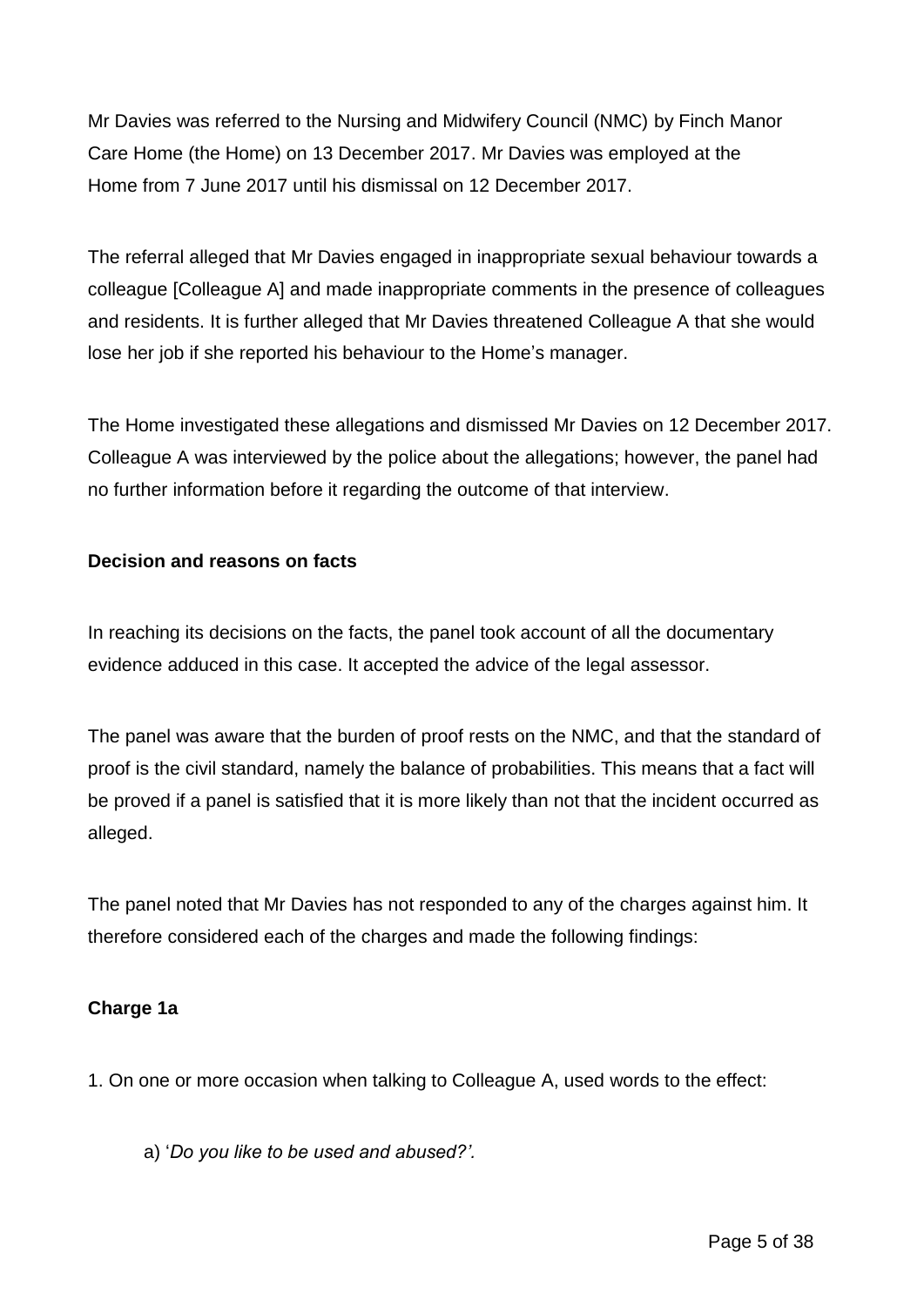## **This charge is found proved.**

In considering this charge, the panel had regard to Colleague A's written statement dated 17 August 2019, Colleague A's supplementary written statement dated 19 January 2022 and the Home's internal investigation notes dated 8 January 2018.

The panel noted that Colleague A's statement dated 17 August 2019 stated:

*'When you go to work in a nursing environment, you don't expect to get hounded, but over time I was very taken aback by the incidents. John [Mr Davies] used to make comments like 'do you like to be used and abused?'.'*

The panel also noted that Colleagues A's statement dated 19 January 2022 stated:

*'At the top of page two of the written statement [Colleague A's statement dated 17 August 2019] it then goes on to state that John [Mr Davies] said to me 'do you like to be used and abused'. John did say this to me and I speak about this in both my previous statements to the NMC. I cannot recall the context of John saying this to me. However, when he said this to me, I responded with 'who do you think I am?'.*

The panel had no reason to doubt either of Colleague A's statements and considered that her recollection of this incident has been consistent across a period of years and when asked to recollect it at local and regulatory level. The panel therefore considered Colleague A to have provided credible evidence in relation to this charge.

The panel also noted that the Home's internal investigation notes dated 8 January 2018, in which Colleague A stated:

'*Said something else- disgusting don't want to say - like to be used and abused'.*

The panel put limited weight on the Home's internal investigation notes as its author is not clear, nor is it clear who else was involved in this meeting. However, it did consider this to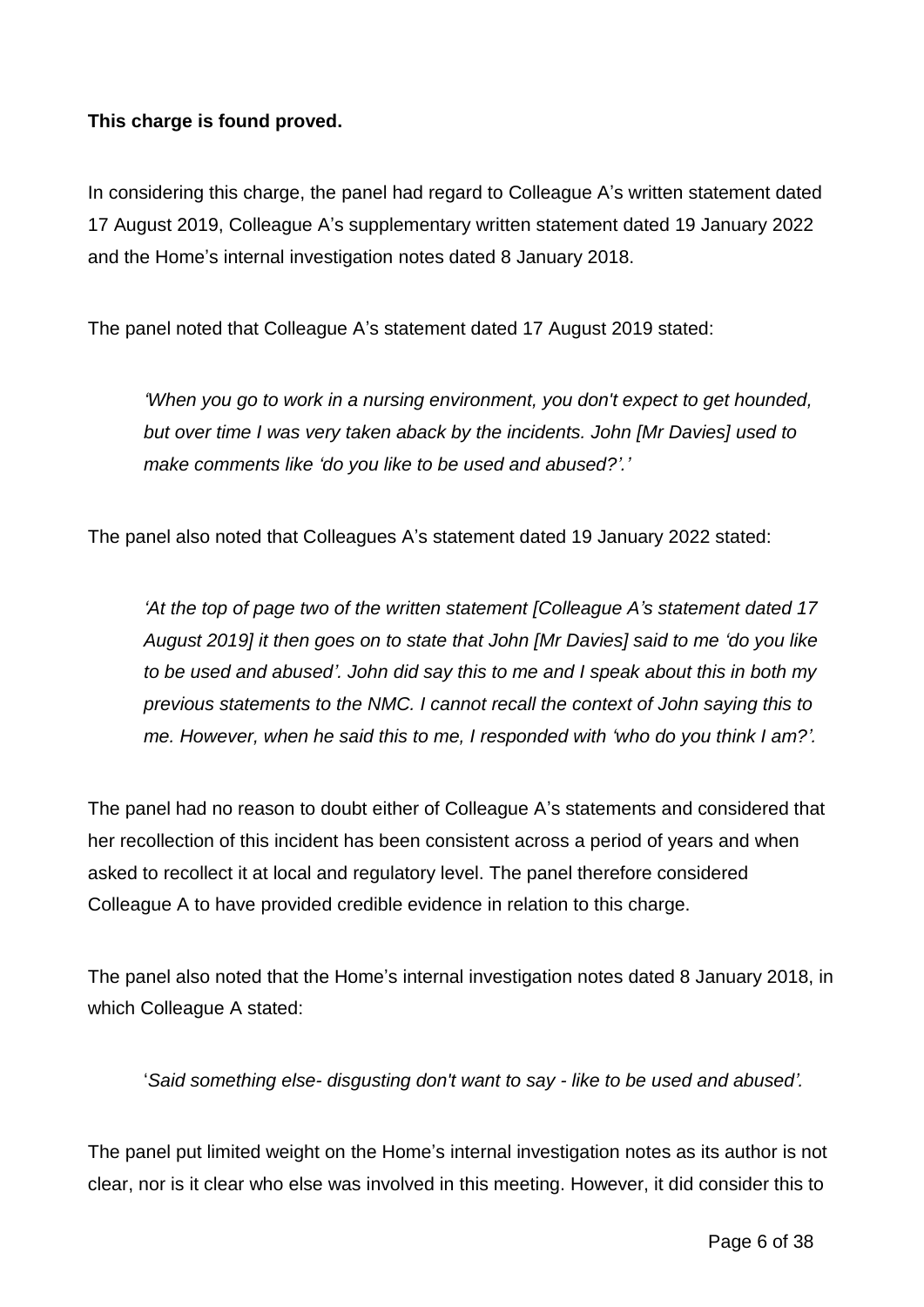add to Colleague A's credibility as a witness as these notes demonstrated her having presented a consistent version of events at local level.

The panel was satisfied, on the balance of probabilities, that Mr Davies did use words to the effect of those detailed in the charge. It therefore found charge 1a proved.

## **Charge 1b**

1. On one or more occasion when talking to Colleague A, used words to the effect:

b) '*I want your t-shirt lifted and you into that room to look at your tits'.*

## **This charge is found proved.**

In considering this charge, the panel had regard to Colleague A's written statement dated 17 August 2019, her supplementary written statement dated 19 January 2022 and the Home's internal investigation notes dated 8 January 2018.

The panel noted that Colleague A's statement dated 17 August 2019 stated:

*'Once I had a green shirt on and he said 'I want your t-shirt lifted and you into that room to look at your tits'. I was quite horrified.*

The panel also noted that Colleagues A's statement dated 19 January 2022 stated:

*'The statement [Colleague A's statement dated 17 August 2019] then writes about a sixth incident when I was wearing a green T shirt. I recall this incident and it happened as it is written in the local statement. I have also previously spoken about this incident in both my previous statements to the NMC. John [Mr Davies] had said 'I want your top from there to there' and gestured to illustrate what he meant. John made the comment, but he did not do anything. When he made this comment, I did not do anything but sigh and walk away. I just felt defeated.'*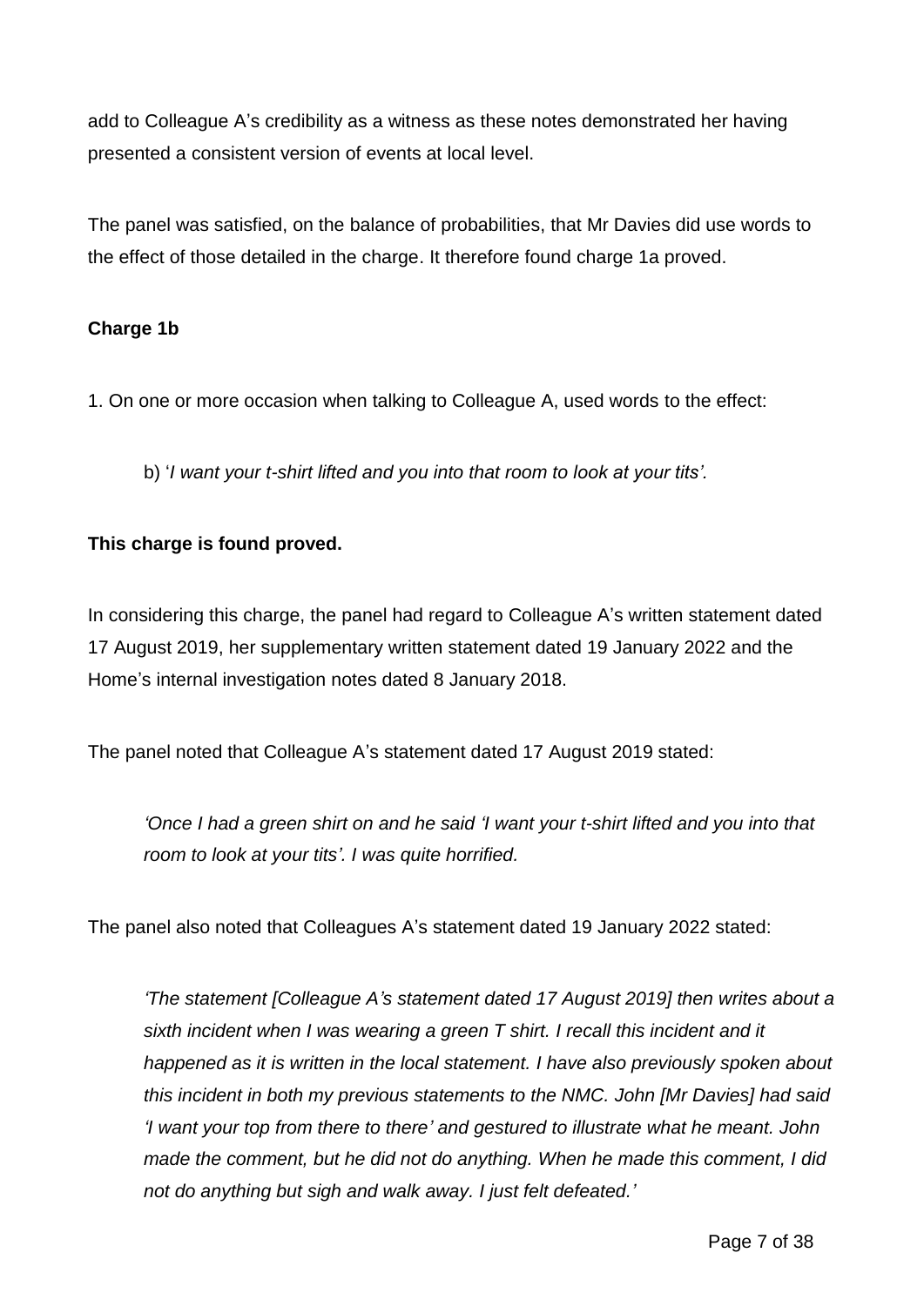The panel had no reason to doubt either of Colleague A's statements and considered that her recollection of this incident has been consistent across a period of years and when asked to recollect it at local and regulatory level. The panel therefore considered Colleague A to have provided credible evidence in relation to this charge. It noted that Colleague A was able to recall how this incident made her feel some years after it took place.

The panel also noted that the Home's internal investigation notes dated 8 January 2018, in which Colleague A stated:

*'Had green t-shirt on - said. I want that up there after...'*

The panel put limited weight on the Home's internal investigation notes as its author is not clear, nor is it clear who else was involved in this meeting. However, it did consider this to add to Colleague A's credibility as a witness as these notes demonstrated her having presented a consistent version of events at local level.

The panel was satisfied, on the balance of probabilities, that Mr Davies did use words to the effect of those detailed in the charge. It therefore found charge 1b proved.

## **Charge 1c**

1. On one or more occasion when talking to Colleague A, used words to the effect:

c) '*I'm feeling horny today'.*

## **This charge is found proved.**

In considering this charge, the panel had regard to Colleague A's written statement dated 17 August 2019.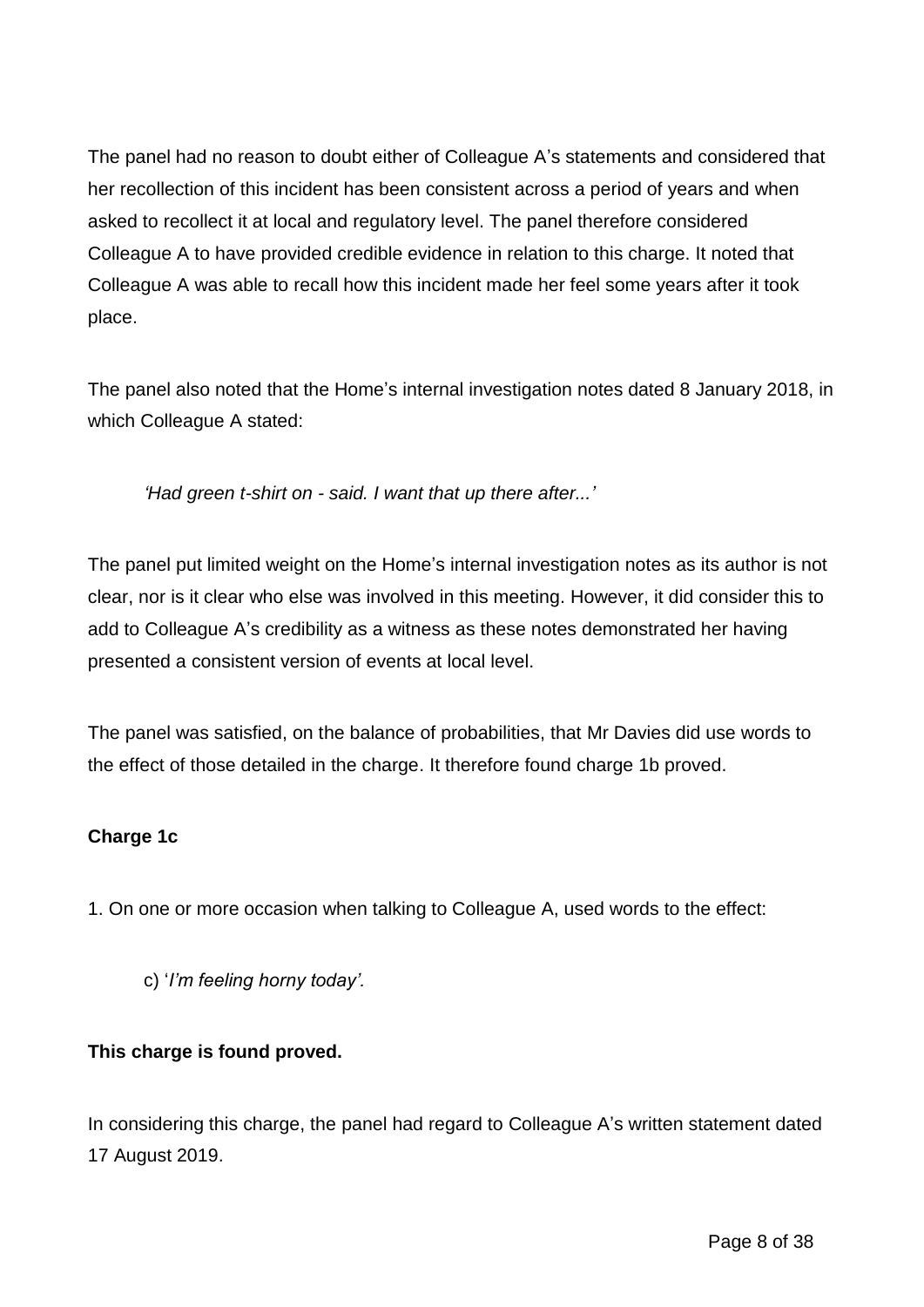The panel noted that Colleague A's statement dated 17 August 2019 stated:

*'He [Mr Davies] used to make jokes about his manhood saying things like 'I'm feeling horny today.'*

While the panel noted that this incident was not mentioned in any of Colleague A's other statements, it had no reason to doubt her evidence in relation to this charge. The panel had regard to its earlier findings that Mr Davies had made inappropriate sexual comments at work to Colleague A and did not consider it manifestly incredible that he also would have used the words detailed in this charge.

The panel was satisfied, on the balance of probabilities, that Mr Davies did use words to the effect of those detailed in the charge. It therefore found charge 1c proved.

### **Charge 1d**

1. On one or more occasion when talking to Colleague A, used words to the effect:

d) '*I've just undressed you with my eyes'.*

## **This charge is found proved.**

In considering this charge, the panel had regard to Colleague A's supplementary written statement dated 19 January 2022 and to her local statement dated 1 December 2017.

The panel noted Colleagues A's local statement dated 1 December 2017 stated:

*'He [Mr Davies] would look me up and down saying 'I've just undressed you with my eyes'.*

The panel also noted that Colleague A's written statement dated 19 January 2022 stated: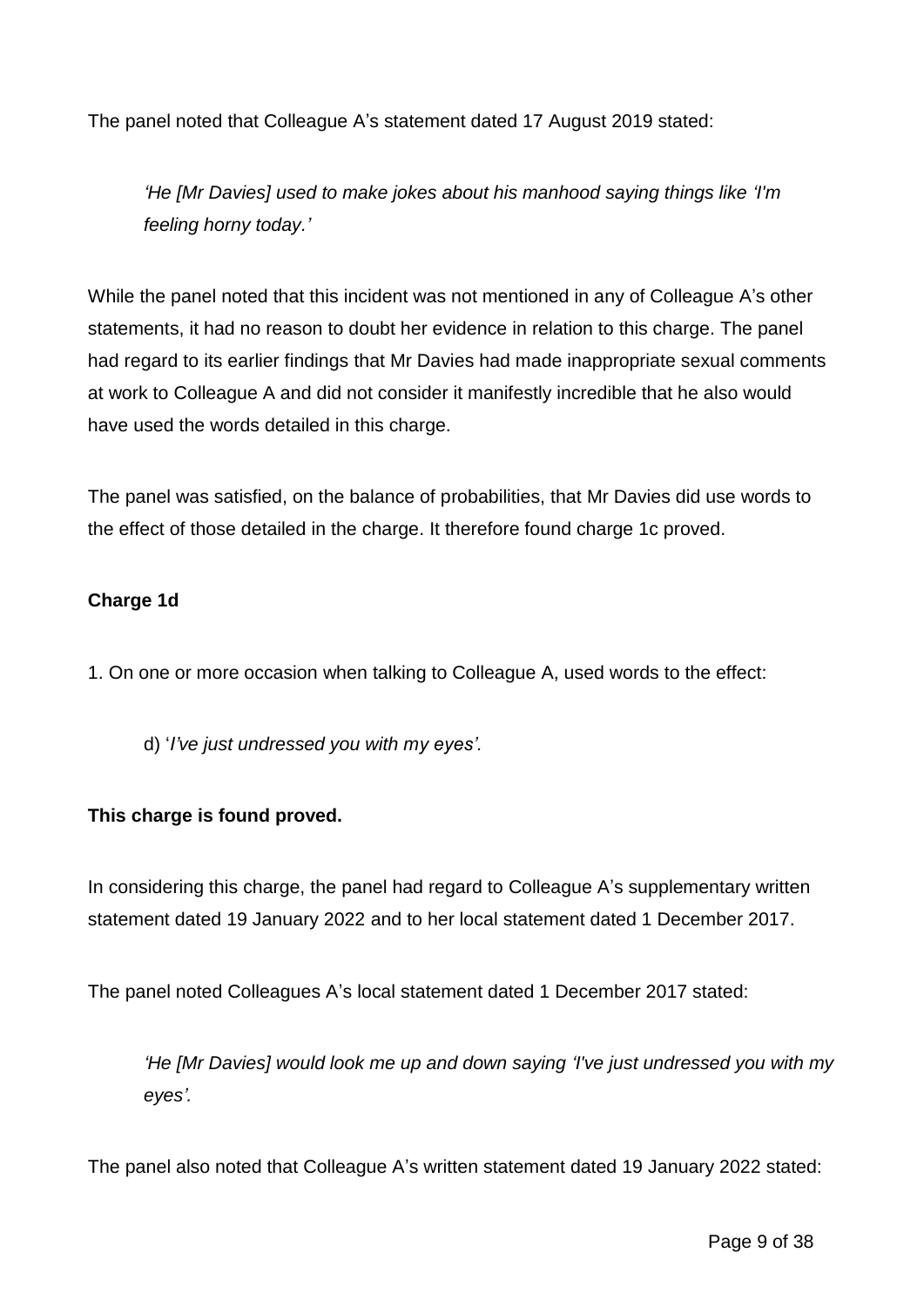*'The first alleged incident in the statement [Colleague A's local statement dated 1 December 2017] makes reference to is when John [Mr Davies] said 'let me look at you at your eyes' and 'I've just undressed you going down the corridor'. I do not remember this incident in those words. I do not recall John saying this to me.'*

While the panel noted that Colleague A's recall in her January 2022 statement had diminished since her local statement in December 2017, it considered this only natural given that over four had passed since the incident. Further, it considered that Colleague A's acknowledgement of when she could not recall conversations only served to add to her credibility as a witness.

The panel considered that Colleague A was clear in her local statement in 2017 and had regard to its earlier findings that Mr Davies had made inappropriate sexual comments at work to Colleague A and did not consider it manifestly incredible that he also would have used the words detailed in this charge.

The panel was satisfied, on the balance of probabilities, that Mr Davies used words to the effect of those detailed in the charge. It therefore found charge 1d proved.

## **Charge 2**

2. On or around November 2017 in Room 52:

- a) Pushed Colleague A up against a wall/door.
- b) Attempted to grope/grab Colleague A's chest/breasts
- c) Attempted to grope/grab Colleague A.
- d) Attempted to kiss Colleague A.

# **This charge is found proved in its entirety.**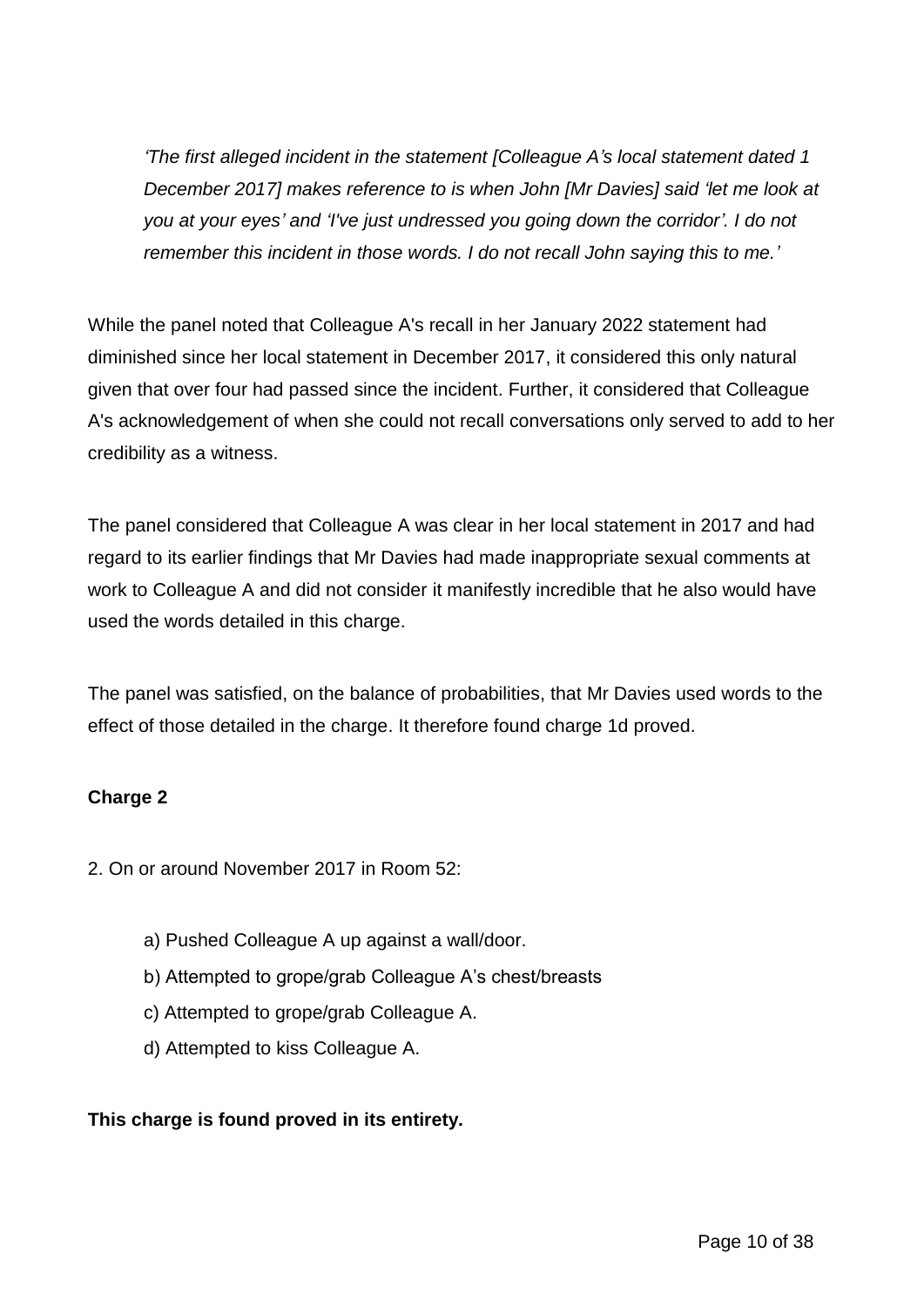In considering this charge, the panel had regard to Colleague A's written statement dated 17 August 2019, Colleague A's supplementary written statements dated 18 March 2021 and 19 January 2022 respectively and Colleague A's local statement dated 1 December 2017.

The panel noted that Colleague A's local statement dated 1 December 2017 stated:

*'On another occasion I was waiting for a resident to finish using the toilet. John [Mr Davies] was with me, he pushed me up against the door and tried to kiss me and grabbed my breast. I told him no, another carer tried to enter the room and he let me go.'*

The panel also noted that Colleague A's statement dated 17 August 2019 stated:

*'I remember once, I was assisting a resident one day in Room 52 in the afternoon, the patient needed her leg dressed. John [Mr Davies] came in the room and asked, 'what's the problem?'. The resident was on the toilet, and I went to go outside but John shut the door and got me up against the wall, he tried to grope me. He was trying to grab my chest. I put my arms in front of me so he couldn't touch me. John knew I don't want him to touch me. I never gave him any inkling that I wanted him to touch me. One of the carers tried to open the door but she couldn't get in.'*

The panel also noted that Colleague A's written statement dated 18 March 2021 stated:

*'At paragraph 5 of my first statement I recalled an incident with a resident's leg that needed dressing and John [Mr Davies] came in and pushed me up against the wall and tried to grab me.*

*[…]*

*I did not give John permission to put his hands on me which I push away, and I told him to get off…'*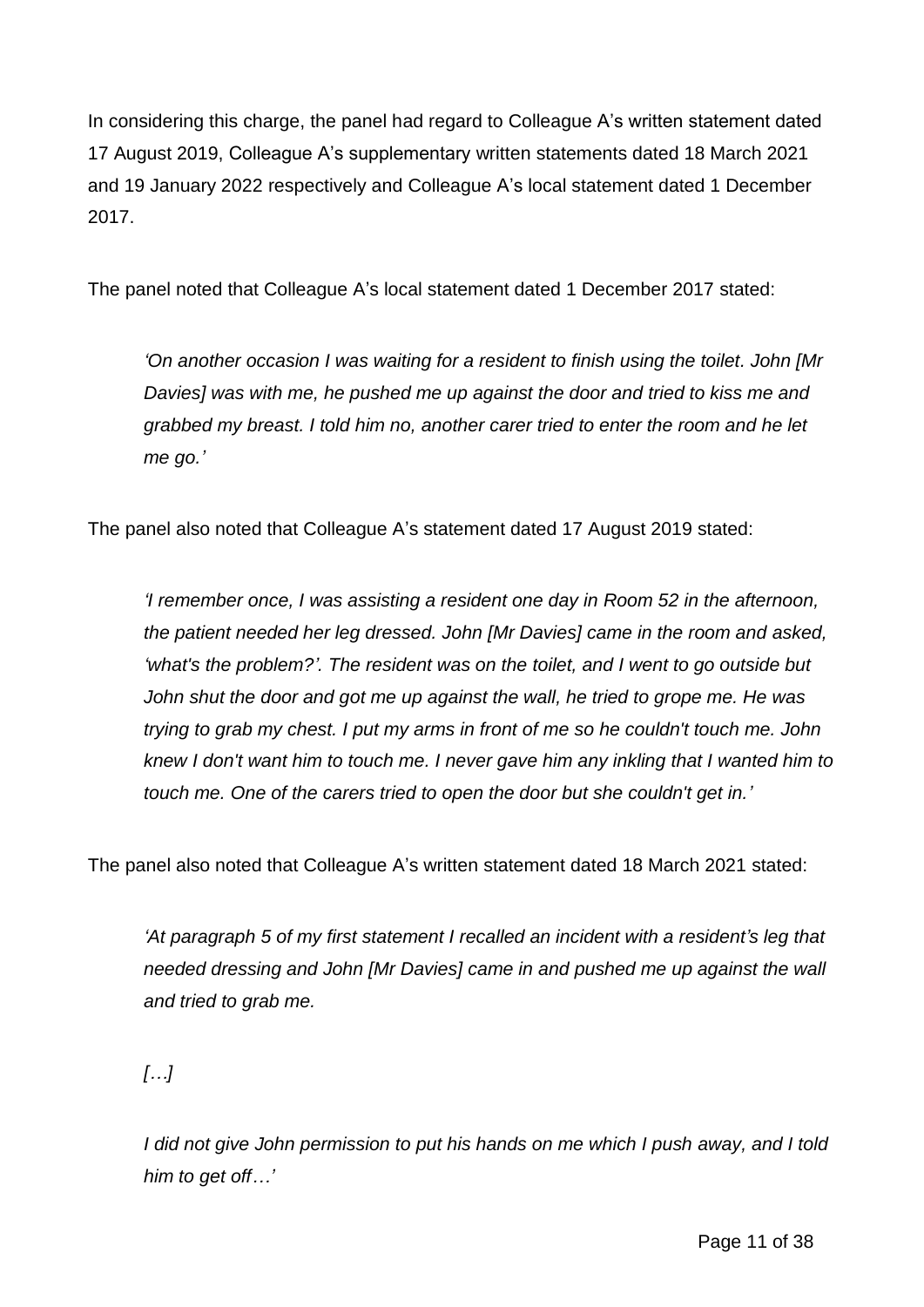The panel also noted that Colleague A's written statement dated 19 January 2022 stated:

*'… pulled me in the room tried to kiss me. Said no. This incident did happen as described and I speak about this incident in my previous statements to the NMC. However, I cannot remember exactly when exactly it happened, but it was in the same time period as the other incidents. He [Mr Davies] grabbed me and tried to pull me towards him. I told to John 'no', but he leaned forward as if to kiss me. I was not there for that, and I was trying to do my job. The incident made me feel uneasy around John.*

The panel had no reason to doubt any of Colleague A's statements and considered that her recollection of this incident has been consistent across a period of over four years and when asked to recollect it at local and regulatory level. The panel therefore considered Colleague A to have provided credible evidence in relation to these charges. It noted that Colleague A could recall how Mr Davies' actions at charge 2d made her feel.

The panel was satisfied, on the balance of probabilities, that Mr Davies did act in the way detailed in charges 2a-2d. It therefore found charge 2 proved in its entirety.

## **Charge 3**

3. Following the incident in Room 52 told Colleague A words to the effect:

a) That *'Colleague X,* [the Registered Manager] *would shove* [the incident/allegation] *under the carpet as you were best friends with her'.* b) That *'Colleague A would lose their job'.*

## **This charge is found proved in its entirety.**

In considering this charge, the panel had regard to Colleague A's written statement dated 17 August 2019, Colleague A's supplementary written statement dated 19 January 2022,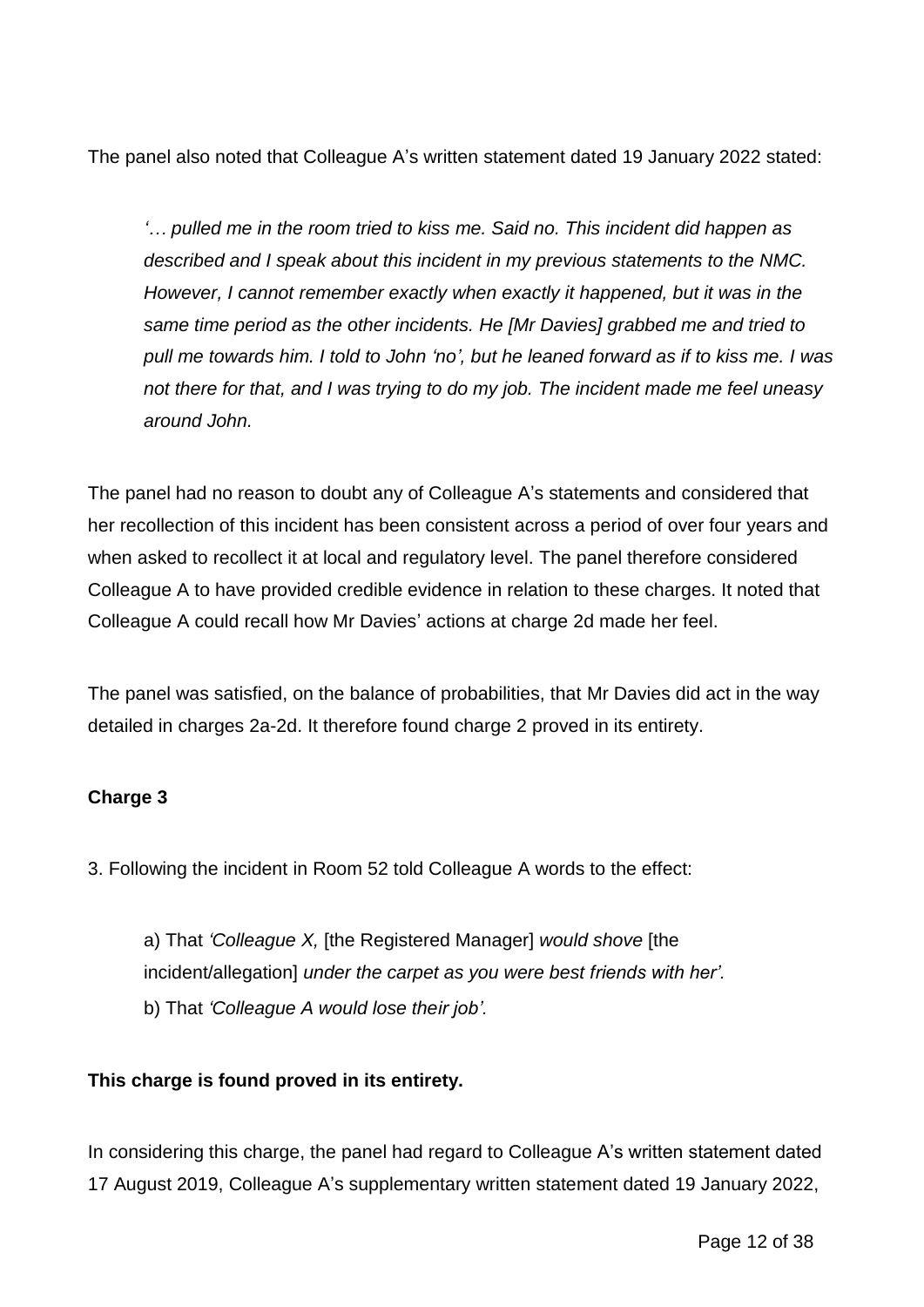Colleagues A's local statement dated 1 December 2017 and a transcript of Colleague A's interview with the police (undated).

The panel noted that Colleagues A's local statement dated 1 December 2017 stated:

*'I tried to dismiss his [Mr Davies'] actions and ignore him as he would say [Colleague X] was his best friend if you tell her she will brush it under the carpet, and you will lose your job.'*

The panel also noted that Colleague A's written statement dated 17 August 2019 stated:

*'John [Mr Davies] said that if I was to say anything to [Colleague X], the home manager at the time, [Colleague X] would shove it under the carpet because he was best friends with her.'*

The panel also noted that Colleague A's written statement dated 19 January 2022 stated:

*'The statement that mentions John [Mr Davies] being good friends with [Colleague X] and that if I told her what was happening, I would 'lose my job'. This part of the statement as written is correct. I can't remember exactly when John told me this, but he did make comments like this, and it made me feel dirty. I didn't think I could tell [Colleague X] because if I did tell her, she would not believe me or she would take John's side. This as how John made me feel and think because of the comments he made. John also made other comments that made me feel unable to speak to [Colleague X] about concerns. John would say that '[Colleague X] would brush it under the carpet as they were friends'.'*

The panel also noted that the transcript of Colleague A's interview with the police stated:

Interviewer – *'How many times has he said to you about, obviously, 'don't go to the manager?'. Did he just say it just once or twice, or…?'*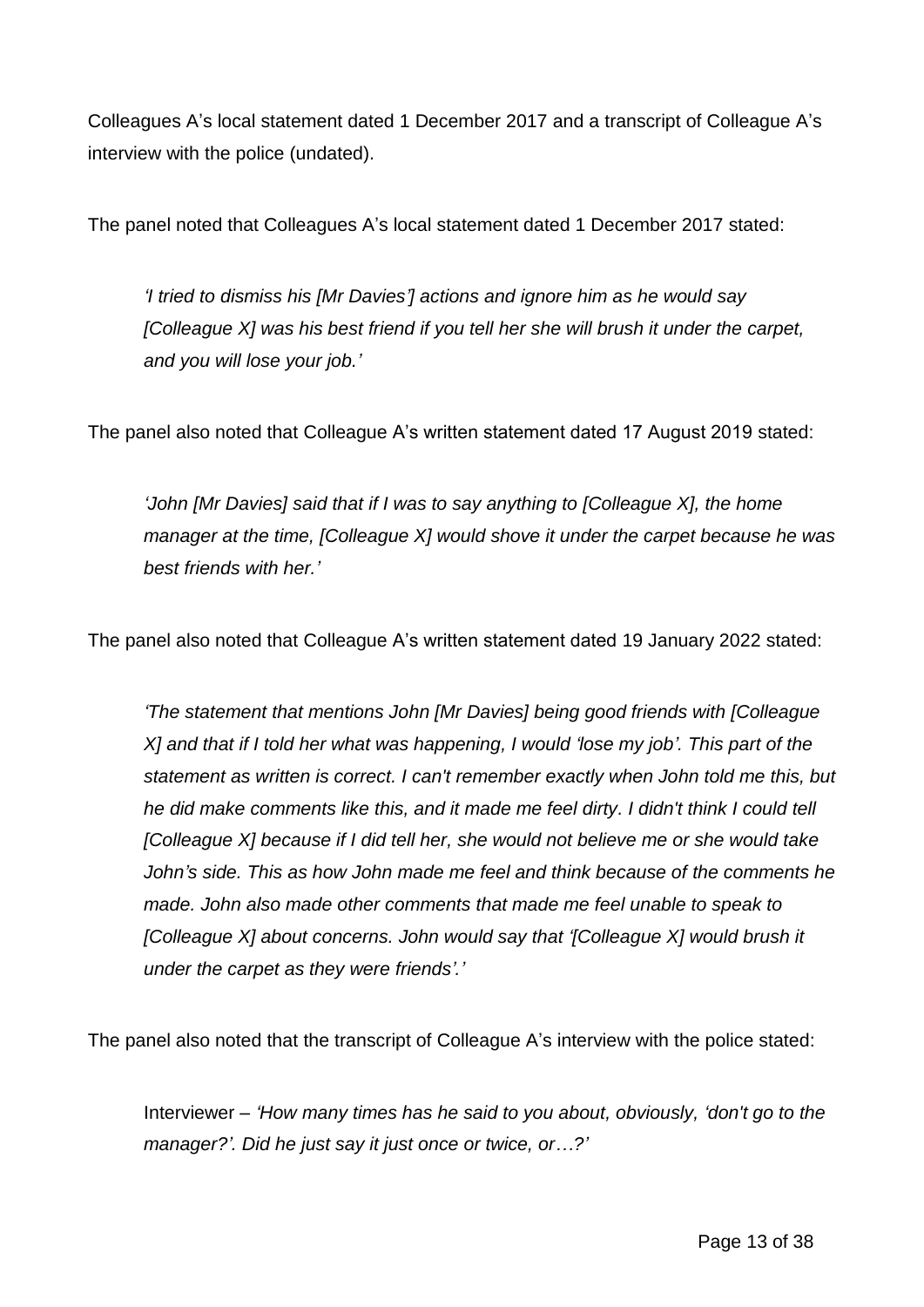Colleague A – *'Twice.'*

[…]

Interviewer – *'And that was after one of the incidents?'*

Colleague A – *'Yeah…'*

The panel had no reason to doubt any of Colleague A's statements and considered that her recollection of this incident has been consistent across a period of over four years and when asked to recollect it at local and regulatory level, as well as during a police interview. The panel therefore considered Colleague A to have provided credible evidence in relation to this charge.

The panel was satisfied, on the balance of probabilities, that Mr Davies did use words to the effect of those detailed in the charges. It therefore found charge 3 proved in its entirety.

## **Charge 4**

4. Your actions at charge 3, showed a lack of integrity in that you sought to pressure a more junior colleague into silence about your conduct.

## **This charge is found proved.**

In considering this charge, the panel had regard to its findings at charge 3 that Mr Davies had sought to discourage Colleague A from reporting his conduct to Colleague X.

The panel had regard to Mr Davies' position at the Home and considered that, as Clinical Lead, he was in a position of power relative to Colleague A who was a Healthcare Assistant. It considered that Mr Davies had abused this position of power to prevent Colleague A reporting his conduct and the panel determined that this demonstrated a lack of integrity.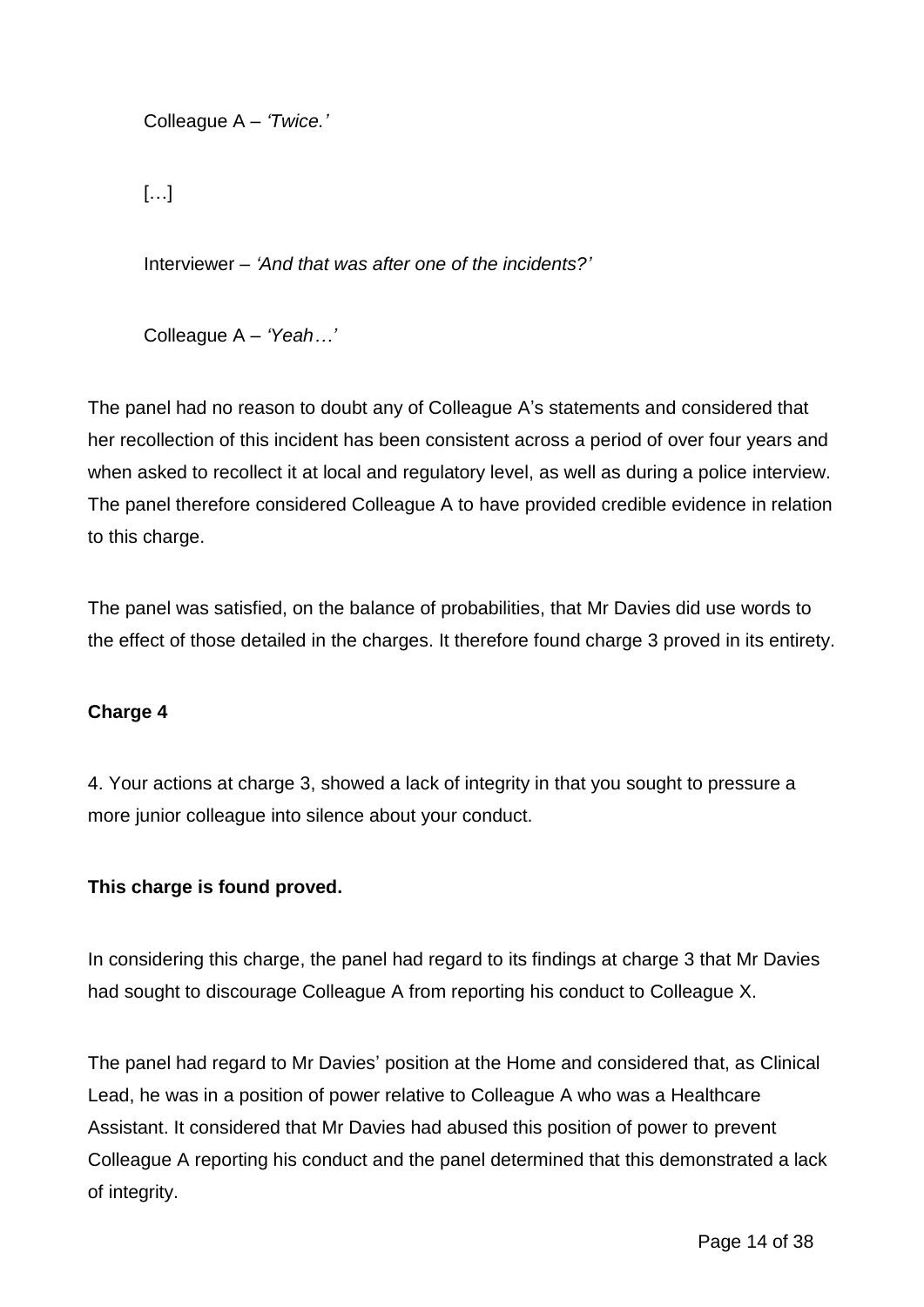The panel noted that Colleague A, in the Home's internal investigation notes dated 8 January 2018, stated:

*'I'm at bottom as a carer. He [Mr Davies] is a nurse…'*

The panel also had regard to its findings at charge 3 that Mr Davies had frequently used his friendship with Colleague X as a way of pressurising Colleague A into silence. It considered that this also demonstrated an abuse of Mr Davies position of power which demonstrated a further lack of integrity.

The panel also noted that Colleague A, in her police interview, stated:

*'And plus, I was scared of, like, of what – if he'd [Mr Davies] come after me or… You know because I've had like a bad nightmare where he's coming after me…'*

The panel considered that Mr Davies, having put Colleague A under such pressure, had a significant detrimental impact on her. It had no evidence before it to suggest that Colleague A had at any point encouraged Mr Davies' conduct.

The panel was satisfied, on the balance of probabilities, that Mr Davies did demonstrate a lack of integrity. It therefore found charge 4 proved.

## **Charge 5**

- 5. On Unit 1 during a task where you were dressing an unknown patient's leg:
	- a) Looked down Colleague A's top, and;
	- b) Used words to the effect *'Oooh, what have you got down there'.*

#### **This charge is found proved in its entirety.**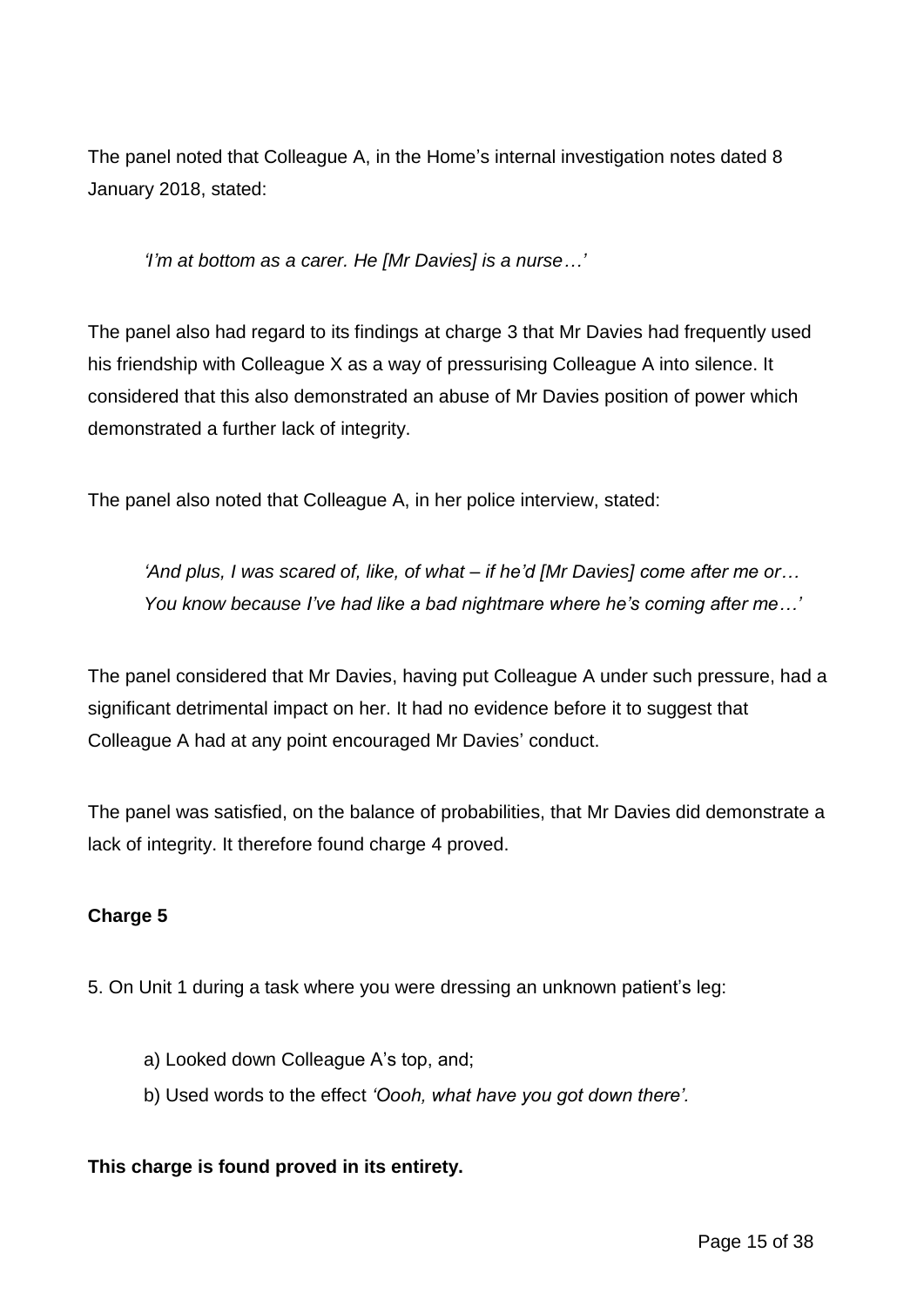In considering this charge, the panel had regard to Colleague A's written statement dated 17 August 2019, Colleague A's supplementary written statements dated 18 March 2021 and 19 January 2022 respectively and the Home's internal investigation notes dated 8 January 2018.

The panel noted that Colleague A's written statement dated 17 August 2019 stated:

*'There was another incident when John [Mr Davies] was dressing a patient's leg in the room near the lounge at late evening after tea. I could walk you straight in there, but I can't remember the room number. I was holding the resident's leg to help, and John was looking down my top. He pulled my top away and said 'oooh what have you got down there?'. I felt so exposed. I looked at it, that he's a nurse and I should be able to go into a resident's room without a nurse doing that to me.'*

The panel also noted that Colleague A's written statement dated 18 March 2021 stated:

*'At paragraph 7 of my first statement I talk about another incident where I was in the lounge with John [Mr Davies] and he made a comment while looking down my top. I remember that I was working on Unit 1 at the time, and I had gone into the lounge to help with the resident's dressing. At the time, we were allowed to wear our own clothes and I remembered holding the man's leg when John made the comment. After that I had to hold the resident's leg with my left hand and had to hold my top down with my right hand.*

*I had to tell John to stop looking down my top and he did, and he carried on with the dressing.'*

The panel also noted that Colleague A's written statement dated 19 January 2022 stated:

*'The fifth incident that is written in the statement is when John [Mr Davies] looked down my top. This incident happened the way it is written in the local statement,*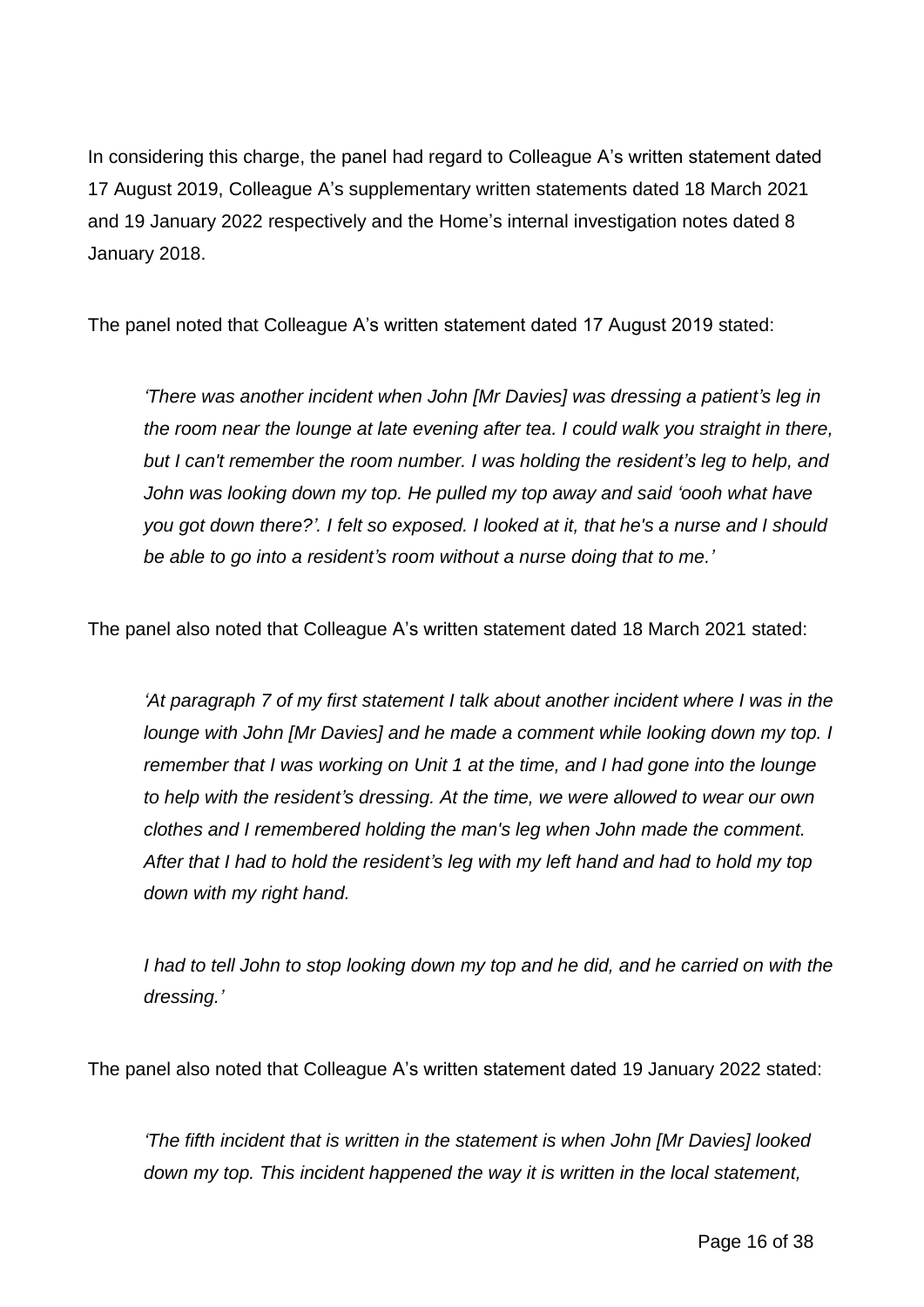*and I've spoken about this incident in my previous statements to the NMC. I needed to bandage the resident's leg and John was assisting me as HCAs cannot do this on their own. As I had that my hands on the resident's legs, he was looking down my top. I used one hand to hold the resident's leg, instead of using both and the other hand to cover my chest so that John was unable to look through my top.'*

The panel had no reason to doubt any of Colleague A's statements and considered that her recollection of this incident has been consistent across a period of over four years and when asked to recollect it at local and regulatory level. The panel therefore considered Colleague A to have provided credible evidence in relation to these charges. It noted that Colleague A was able to recall how Mr Davies' actions made her feel.

The panel also noted that Colleague A, in the Home's internal investigation notes dated 8 January 2018, stated:

*'Trying look down my top, what have you got down there. Said no, pack in, in work. Had one hand on gents' leg should have two but had hold my top with the other [sic].'*

The panel put limited weight on the Home's internal investigation notes as its author is not clear, nor is it clear who else was involved in this meeting. However, it did consider this to add to Colleague A's credibility as a witness as these notes demonstrated her having presented a consistent version of events at local level.

The panel was satisfied, on the balance of probabilities, that Mr Davies did look down Colleague A's top and used words to the effect of those detailed in the charge. It therefore found charge 5 proved in its entirety.

# **Charge 6**

6. In Unit 2/Room 43: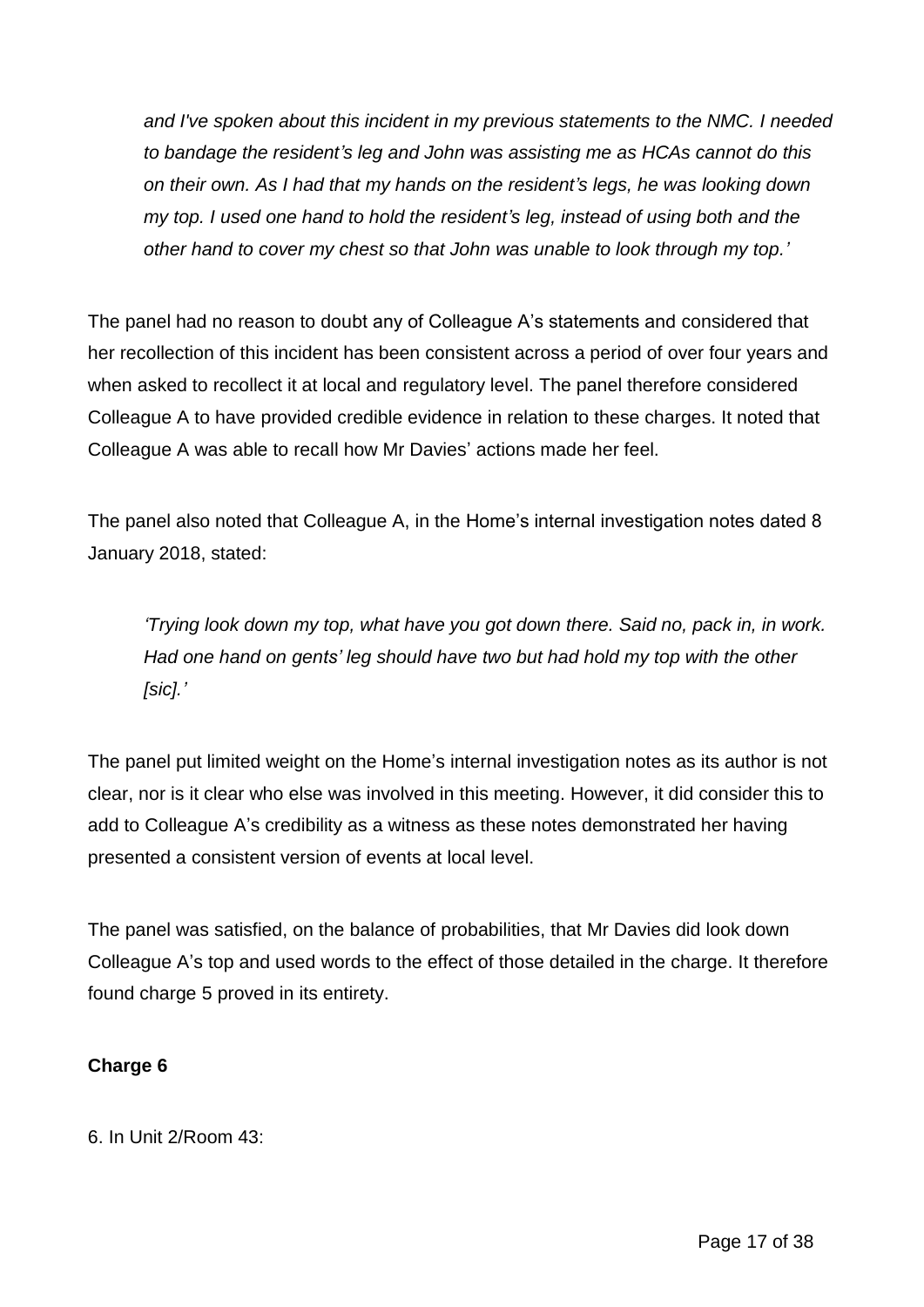a) Grabbed Colleague A from behind/on her hips.

b) Pulled Colleague A into your waist area.

c) Gyrated against Colleague A's body.

d) In response to being asked by Colleague A, '*are you ok?*' Used words to the effect *'I am now'*.

## **This charge is found proved in its entirety.**

In considering this charge, the panel had regard to Colleague A's written statement dated 17 August 2019, Colleague A's supplementary written statements dated 18 March 2021 and 19 January 2022 respectively, Colleague A's local statement dated 1 December 2017 and the Home's internal investigation notes dated 8 January 2018.

The panel noted that Colleagues A's local statement dated 1 December 2017 stated:

*'I was tidying a room and had bent forward to pick something up when John [Mr Davies] walked in. He grabbed my hips and started gyrating against me. I had asked if he was OK when he entered the room and he said, 'I am now'. I told him to stop, and he did.'*

The panel also noted that Colleague A's written statement dated 17 August 2019 stated:

*'There was another incident, when I was in room 43 in the morning picking something up on the floor. John [Mr Davies] grabbed me from behind by my hips. I said in a sarcastic tone 'are you okay?' he said, 'I am now'. I felt very manipulated by John. He was a total womaniser.*

The panel also noted that Colleague A's written statement dated 18 March 2021 stated:

*'At paragraph 8 of my first statement, I spoke about an incident that happened in room 43. From what I can remember I was in room 43 which is on Unit 2, and I was picking up some clothes from the floor and John [Mr Davies] came into the room as*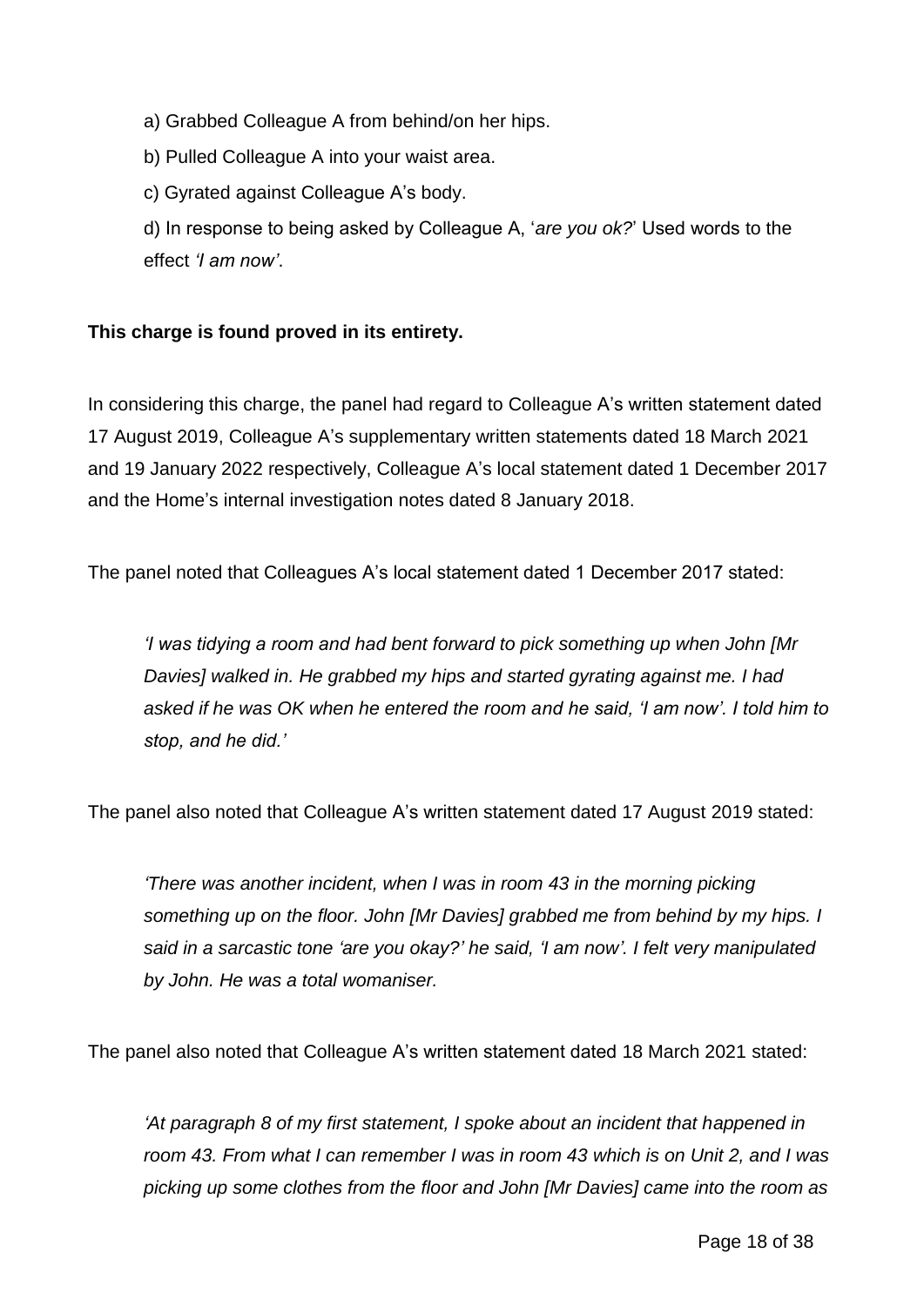*I was bending down and grabbed me by the hips. I asked if he was alright and told him to stop it, which he did.'*

The panel also noted that Colleague A's written statement dated 19 January 2022 stated:

*'In the statement it is written 'he came behind me, 2 hands on my hips'. This incident did happen, and I have previously spoken about this incident in my previous statements to the NMC. This was the incident when I had bent down to pick something off from the floor and John [Mr Davies] had come up behind me. I asked if he was alright, and he placed his hands on my hips. There was a gap between John and I, but his hands were on my hips for about 40 seconds. I told him to pack it in and he let go and left. After this incident, I began hiding and avoiding John as much as possible.'*

The panel also had noted that Colleague A, in her police interview, stated:

Interviewer *– 'What exactly happened there then, just in relation to that incident? '*

Colleague A *– 'Well, I was picking stuff up in a resident's room and he must have been walking past because I didn't even see him. He must have been walking past and then when he – he walked past, because – like, I was like that, like bending, you know, to pick – and I went, 'You alright?' and then he came towards me, put his two hands on my hips and went – and pulled me towards him and went, 'I am now' and I went – I stopped him and went, 'No. No. No. Don't.' And he went, 'Okay.' And then he just got off. He just went then. And then I never spoke to him for a bit then. That's when he started again in [a resident's room]. And then in – and then in the end I just… '*

Interviewer *– 'Okay, so when he's done that then, did – was there actual contact that – obviously over clothes, but he's pulled you into his – '*

Colleague A *– 'Over clothes, yeah.'*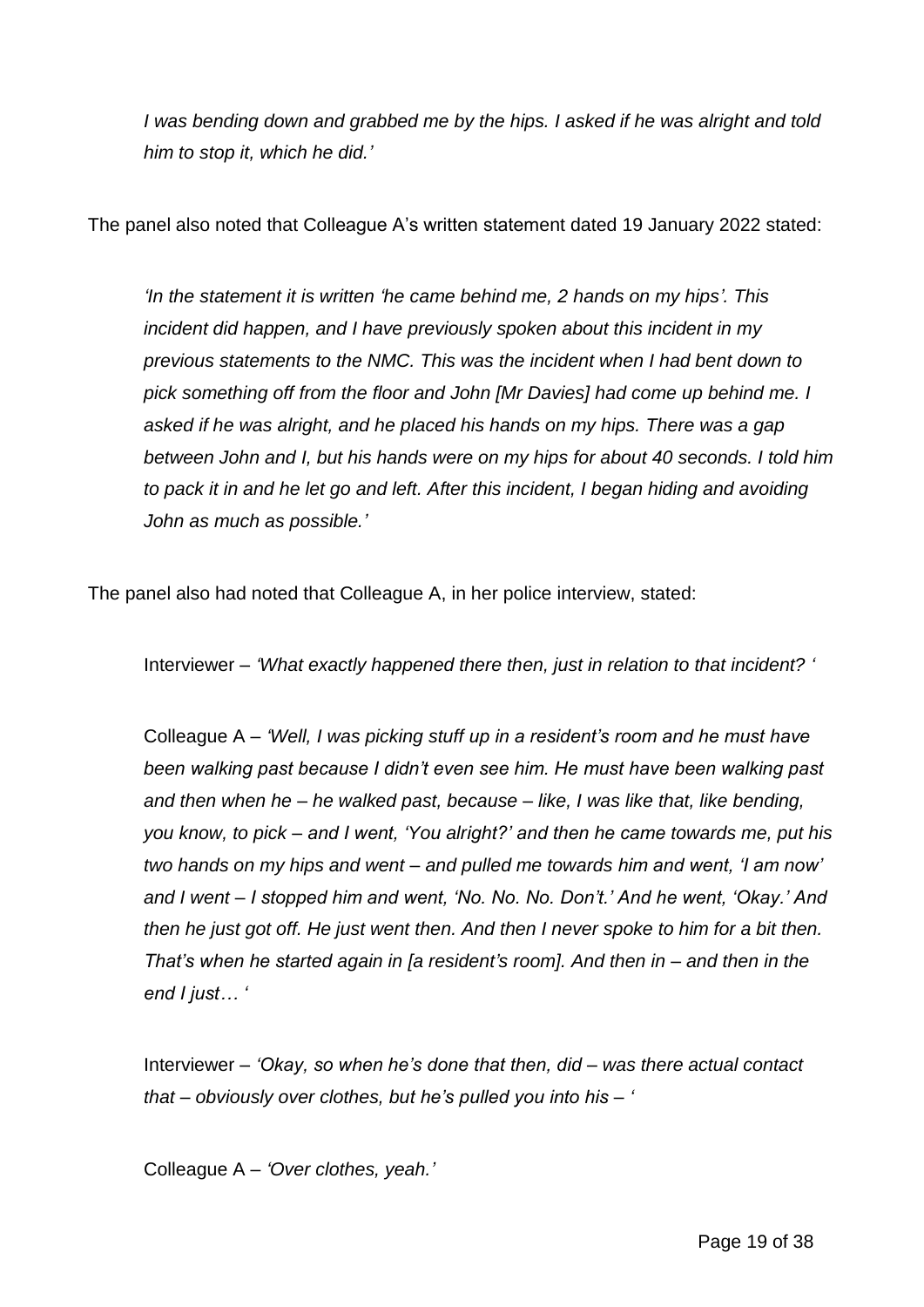Interviewer *– 'Into his waist area.'*

Colleague A *– 'Yeah. Yeah.'*

Interviewer*: 'Right, okay. '*

Colleague A *– 'Yeah, with his two hands on my hips.'*

The panel had no reason to doubt any of Colleague A's statements and considered that her recollection of this incident has been consistent across a period of over four years and when asked to recollect it at local and regulatory level. The panel therefore considered Colleague A to have provided credible evidence in relation to these charges. It noted that Colleague A was able to recall how Mr Davies' actions made her feel.

The panel also noted that Colleague A, in the Home's internal investigation notes dated 8 January 2018, stated:

'*Picking stuff up in resident room didn't see, he must walked past. Came towards me grabbed hips said no no. Stopped for a while. Pulled me into his waist area, not acceptable [sic].'*

The panel put limited weight on the Home's internal investigation notes as its author is not clear, nor is it clear who else was involved in this meeting. However, it did consider this to add to Colleague A's credibility as a witness as these notes demonstrated her having presented a consistent version of events at local level.

The panel was satisfied, on the balance of probabilities, that Mr Davies did behave in the manner, and use the words, as detailed in the charge. It therefore found charge 6 proved in its entirety.

**Charge 7**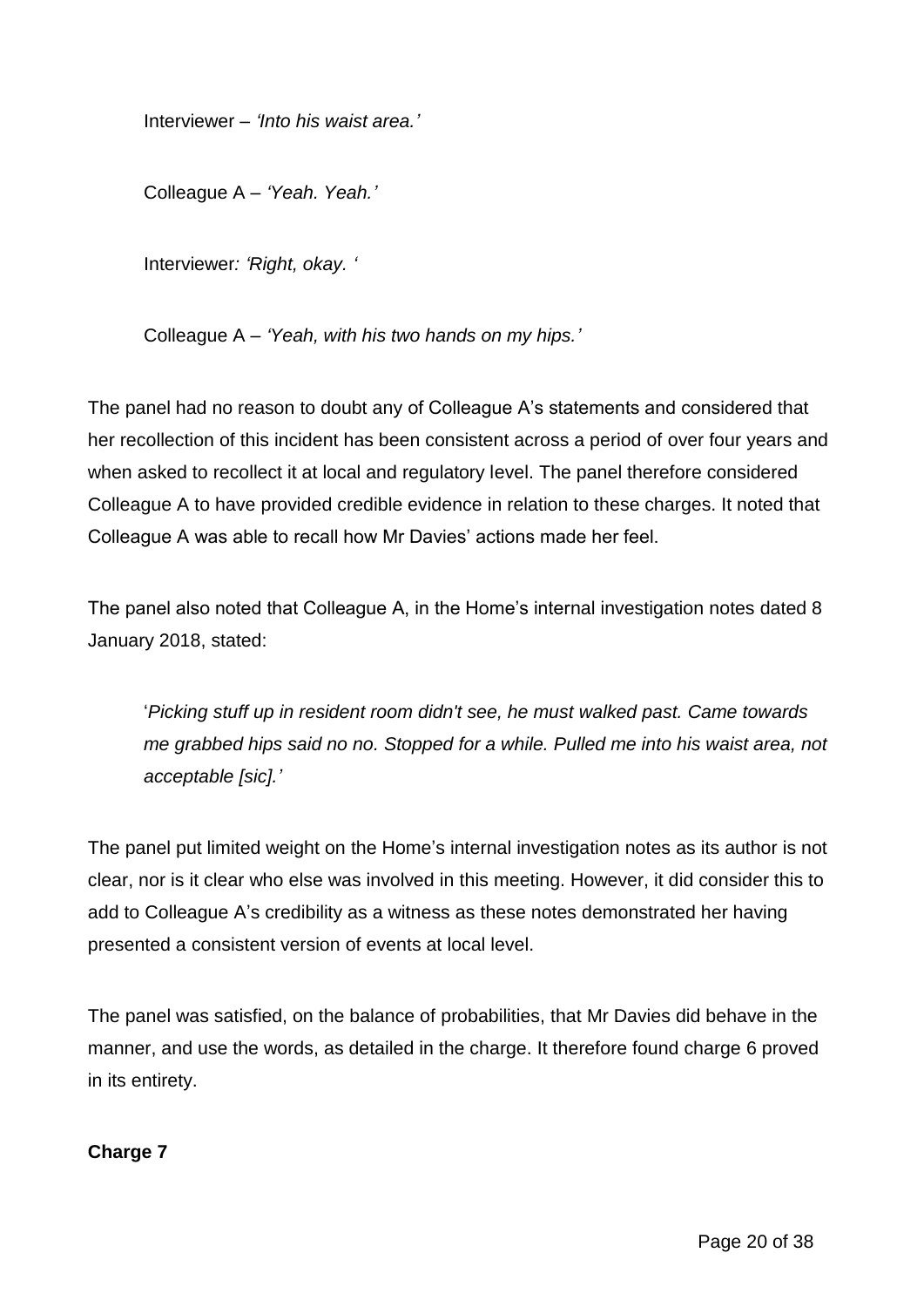7. In Room 24:

- a) Attempted to grope/grab/feel Colleague A's breasts.
- b) Attempted to grope/grab/feel Colleague A's bottom.

### **This charge is found proved in its entirety.**

In considering this charge, the panel had regard to Colleague A's supplementary written statement dated 19 January 2022 and Colleague A's local statement dated 1 December 2017.

The panel noted that Colleagues A's local statement dated 1 December 2017 stated:

*'On one occasion he [Mr Davies] told me Resident A wanted me in his room. He dragged me into room 24 and grabbed me. He was trying to feel my breast and bottom. I told him to get off and he did.'*

The panel also noted that Colleague A's written statement dated 19 January 2022 stated:

*'In the local statement, it again mentions [this incident]. John [Mr Davies] however did try to place his hands up the front of my top…'*

The panel had no reason to doubt either of Colleague A's statements and considered that her recollection of this incident has been broadly consistent across a period of over four years and when asked to recollect it at local and regulatory level. The panel therefore considered Colleague A to have provided credible evidence in relation to these charges.

The panel was satisfied, on the balance of probabilities, that Mr Davies did attempt to grope/grab/feel Colleague A's bottom and breasts. It therefore found charge 7 proved in its entirety.

#### **Charge 8**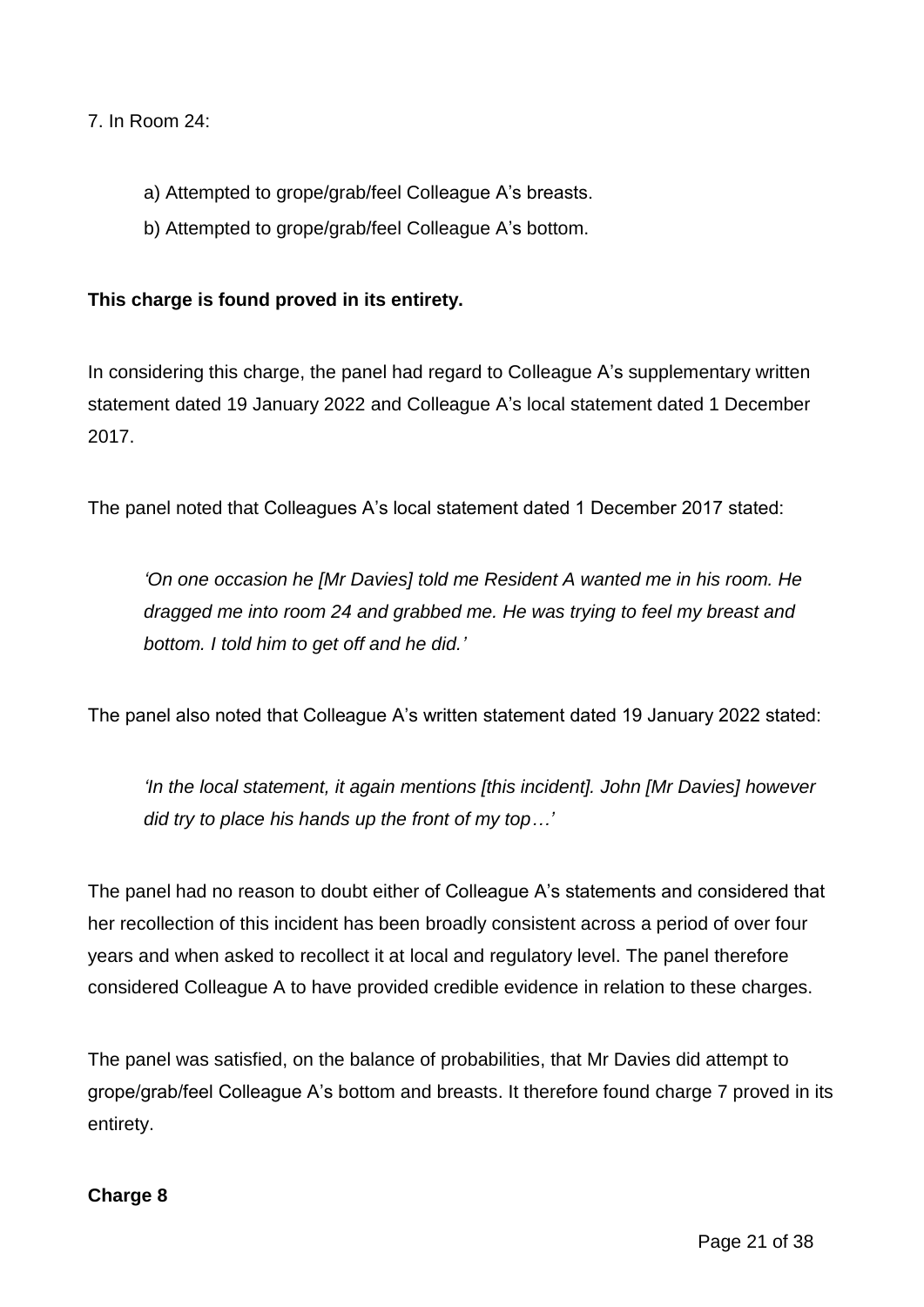8. In the lounge in front of one more Residents/Colleagues shouted, '*I've got a big dick*!'.

## **This charge is found proved.**

In considering this charge, the panel had regard to Colleague A's written statement dated 17 August 2019, Colleague A's supplementary written statements dated 18 March 2021 and 19 January 2022 respectively and Colleague A's local statement dated 1 December 2017.

The panel noted that Colleagues A's local statement dated 1 December 2017 stated:

*'John [Mr Davies] would enter the resident lounge and say, 'I've got a big dick'.'*

The panel also noted that Colleague A's written statement dated 17 August 2019 stated:

*'One day he [Mr Davies] came in the lounge, I forgot who else was there due to passage of time, but he stood by the medicine trolley and said, 'I've got a big dick'. This was in front of all the residents. He didn't just say it he shouted it. It was a long time ago, but it stuck in my head. I just left the lounge and went to the office. I couldn't believe John had said that.'*

The panel also noted that Colleague A's written statement dated 18 March 2021 stated:

*'There was one time where he [Mr Davies] made a comment about himself having a 'big dick' and that was something he shouted in the lounge whilst other members of staff and residents were present.'*

The panel also noted that Colleague A's written statement dated 19 January 2022 stated:

*'The next incident mentioned in the statement is about John [Mr Davies] shouting 'big dick'. I have talked about the incident and my previous statements to the NMC.*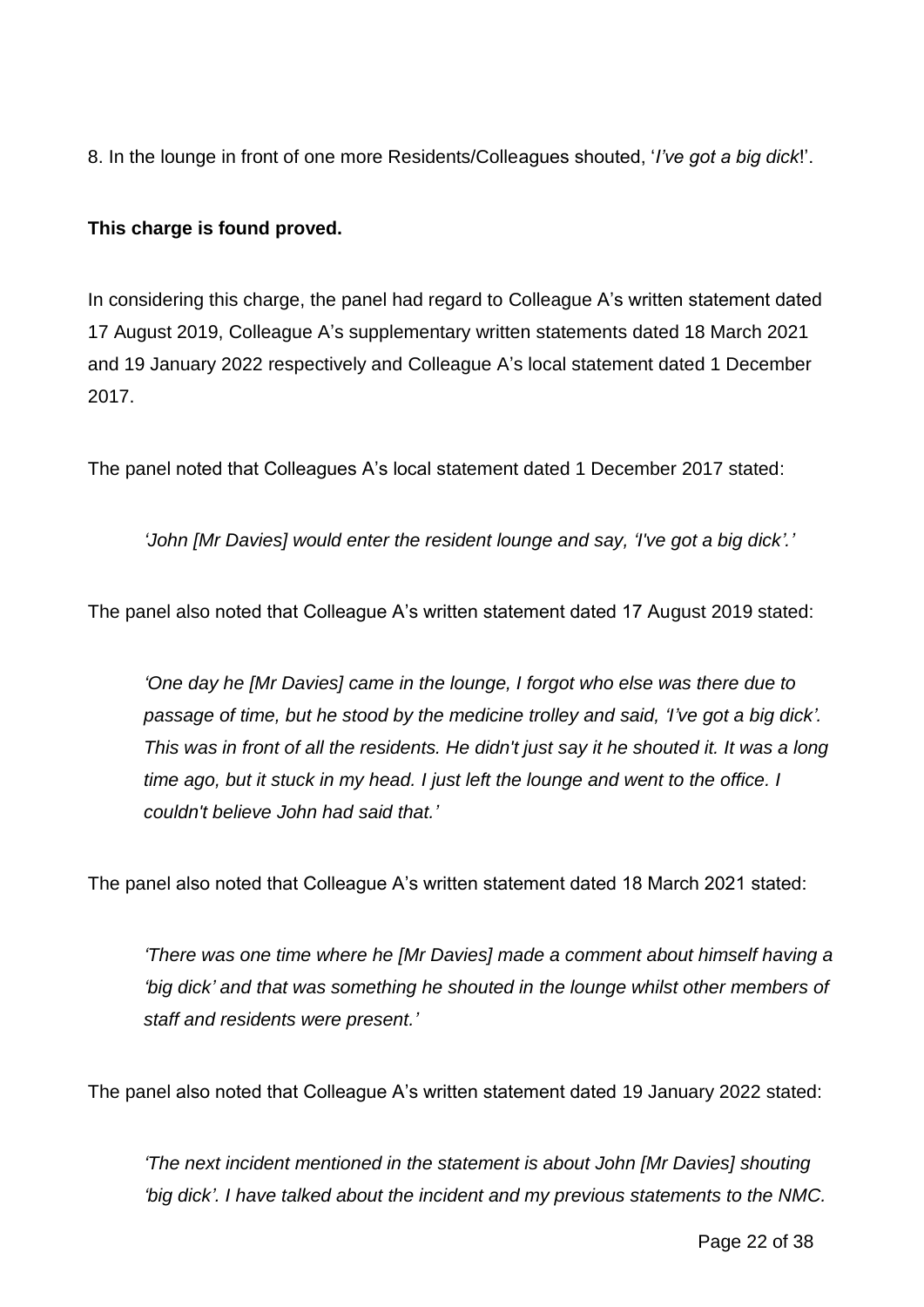*The way the incident is described in the local statement is accurate. I was completely gobsmacked that John had shouted something like this, and it was not reported by anyone else.'*

The panel had no reason to doubt any of Colleague A's statements and considered that her recollection of this incident has been consistent across a period of over four years and when asked to recollect it at local and regulatory level. The panel therefore considered Colleague A to have provided credible evidence in relation to this charge. It noted that Colleague A was able to recall how Mr Davies' actions made her feel.

The panel was satisfied, on the balance of probabilities, that Mr Davies did use the words detailed in the charge. It therefore found charge 8 proved.

# **Charge 9**

9. Your actions in one or more of charges 1a), 1b), 1c), 1d), 2a), 2b), 2c), 2d), 5a), 5b), 6a), 6b), 6c), 7a) & 7b) were sexually motivated, in that you sought sexual gratification from such contact.

## **This charge is found proved.**

In considering this charge, the panel had regard to its findings at charges 1a), 1b), 1c), 1d), 2a), 2b), 2c), 2d), 5a), 5b), 6a), 6b), 6c), 7a) & 7b), all of which have been found proved.

The panel considered that all the charges specified in this charge are of a sexual nature. Further, Mr Davies' conduct in these charges involves both unwanted verbal comments as well as unwanted physical contact and the panel considered that Mr Davies had acted in such a manner to seek sexual gratification The panel could not identify any other explanation for Mr Davies' conduct.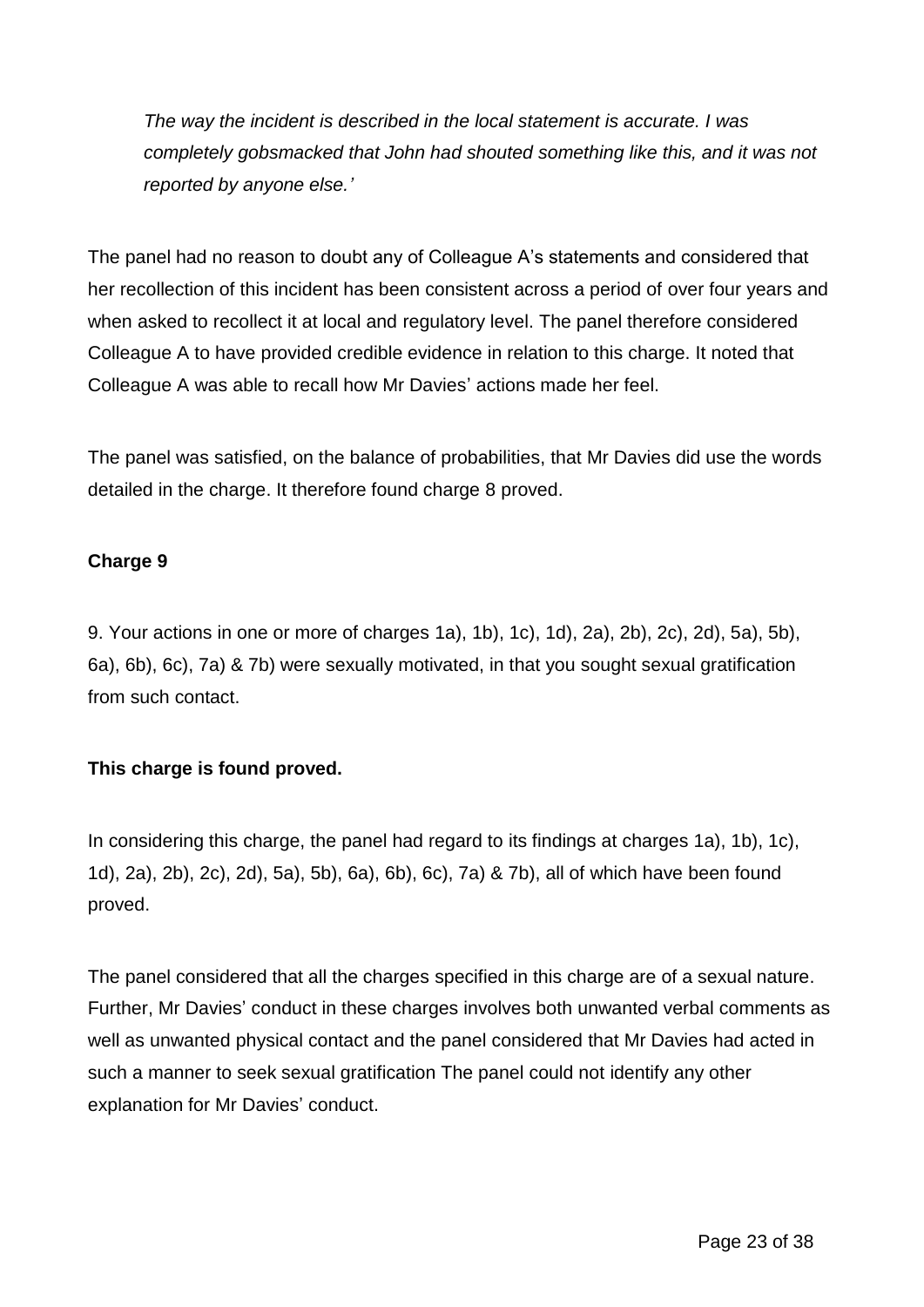The panel also had regard to its findings at charge 6d and considered that Mr Davies' comment of '*I am now'* demonstrated that the unwarranted physical contact between he and Colleague A provided him with satisfaction.

The panel was satisfied, on the balance of probabilities, that Mr Davies' conduct at all the charges specified was sexually motivated. It therefore found charge 9 proved.

### **Fitness to practise**

Having reached its determination on the facts of this case, the panel then moved on to consider whether the facts found proved amount to misconduct and, if so, whether Mr Davies' fitness to practise is currently impaired. There is no statutory definition of fitness to practise. However, the NMC has defined fitness to practise as a registrant's suitability to remain on the register unrestricted.

The panel, in reaching its decision, has recognised its statutory duty to protect the public and maintain public confidence in the profession. Further, it bore in mind that there is no burden or standard of proof at this stage, and it has therefore exercised its own professional judgement.

The panel adopted a two-stage process in its consideration. Firstly, the panel must determine whether the facts found proved amount to misconduct. Secondly, only if the facts found proved amount to misconduct, the panel must decide whether, in all the circumstances, Mr Davies' fitness to practise is currently impaired as a result of that misconduct.

The panel had regard to the NMC's written submissions on misconduct, which read as follows:

*'We consider the following provision(s) of the Code have been breached in this case:*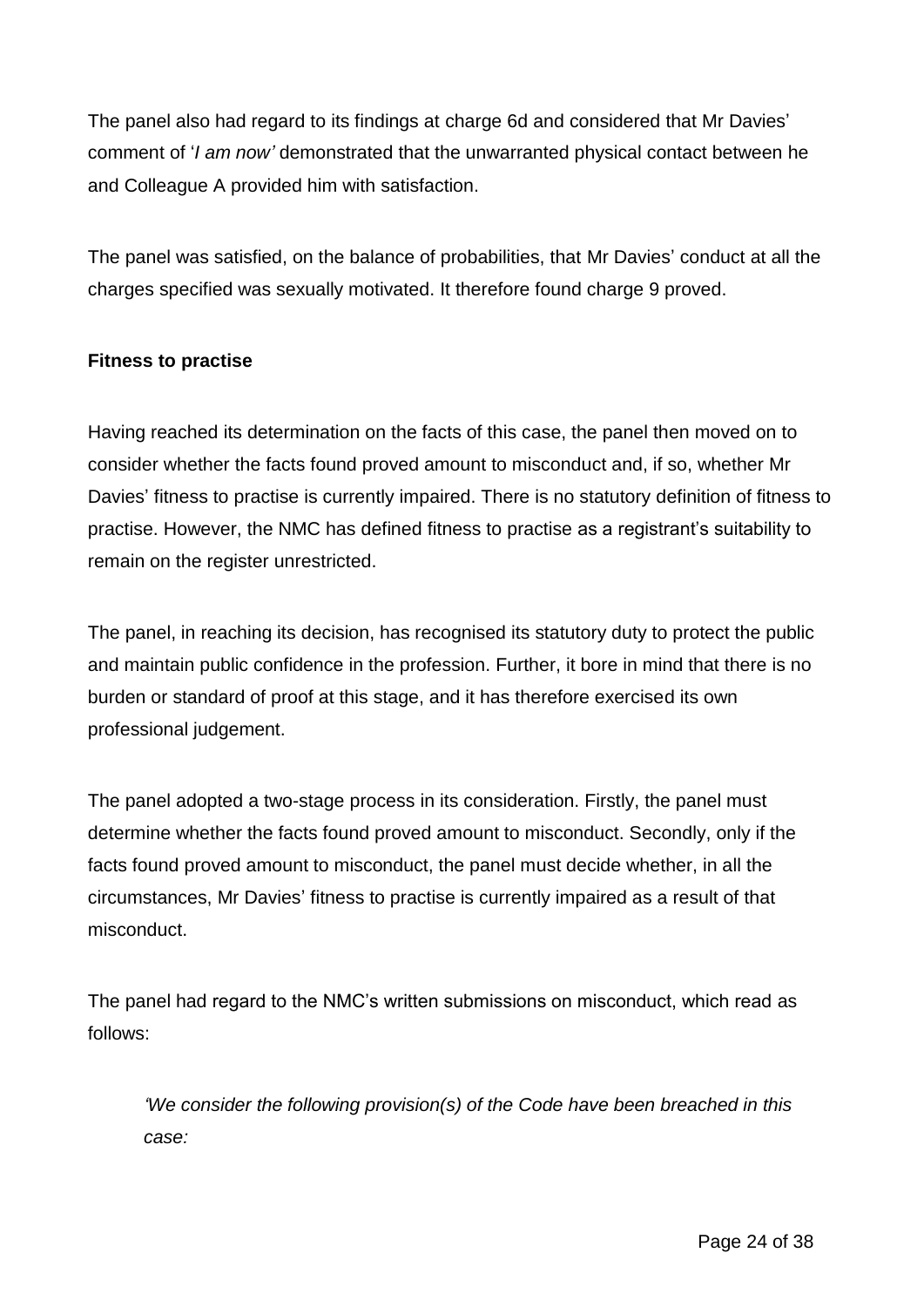## *1 Treat people as individuals and uphold their dignity*

*To achieve this, you must:*

*1.1 treat people with kindness, respect and compassion* 

#### *20. Uphold the reputation of your profession at all times*

*To achieve this, you must:*

*20.1 keep to and uphold the standards and values set out in the Code 20.2 act with honesty and integrity at all times, treating people fairly and without discrimination, bullying or harassment*

*20.5 treat people in a way that does not take advantage of their vulnerability or cause them upset or distress*

*20.6 stay objective and have clear professional boundaries at all times with people in your care (including those who have been in your care in the past), their families and carers*

*We consider the misconduct serious because the registrant made inappropriate comments and sexually harassed Colleague A on multiple occasions. He abused his position of trust by making these inappropriate comments and unsolicited sexual contact with a junior member of staff'*

The panel also had regard to the NMC's written submissions on impairment, which read as follows:

*'We consider the following questions from the case of Grant can be answered in the affirmative both in respect of past conduct and future risk:* 

*'1. Has [the Registrant] in the past acted and/or is liable in the future to act as so to put a patient or patients at unwarranted risk of harm; and/or 2. Has [the Registrant] in the past brought and/or is liable in the future to bring the [nursing] profession into disrepute; and/or*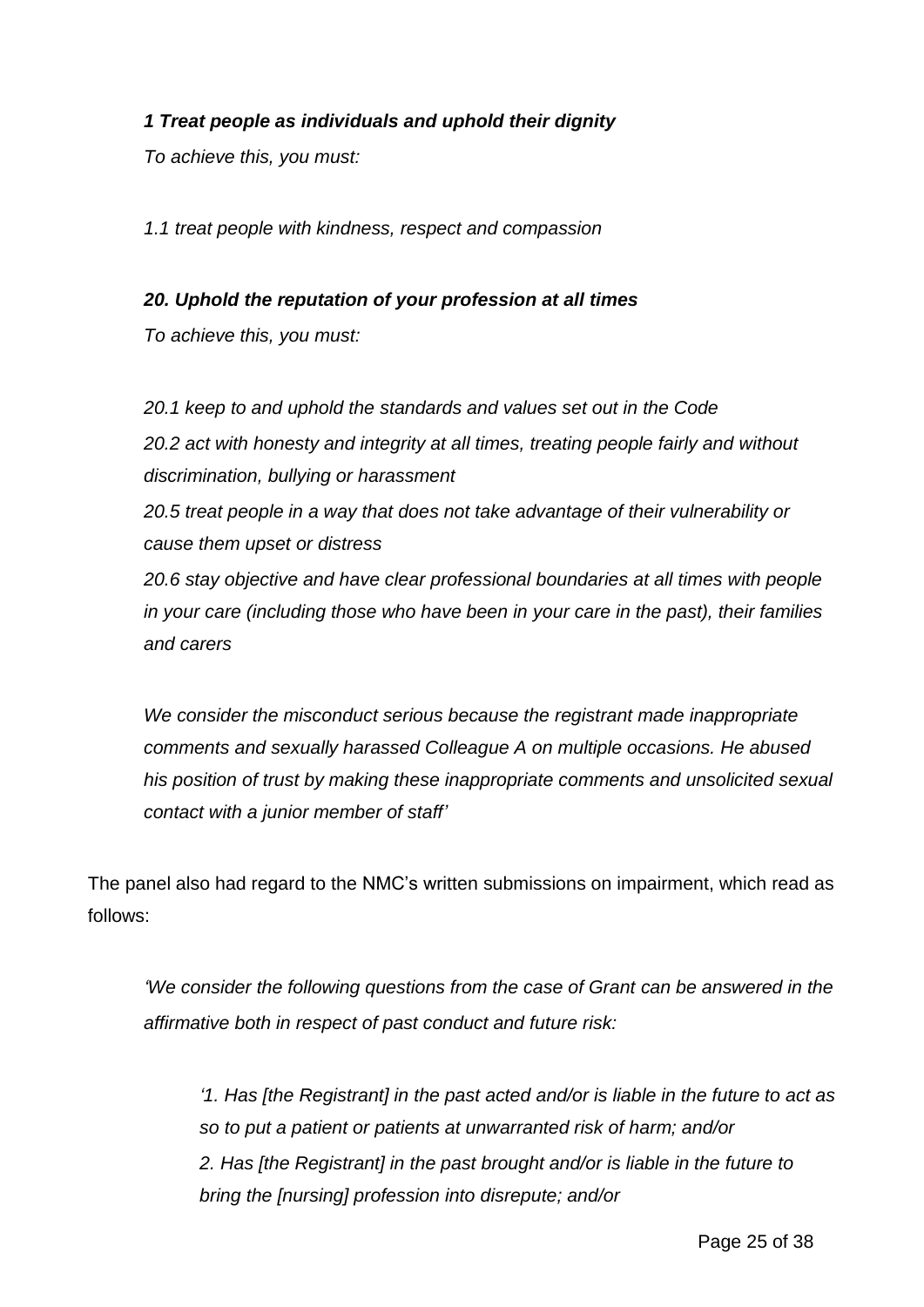*3. Has [the Registrant] in the past committed a breach of one of the fundamental tenets of the [nursing] profession and/or is liable to do so in the future'*

*We consider the registrant has displayed no insight or remorse. We take this view because he has provided no evidence of any remediation or reflection on the incidents that took place. The NMC has received no response to any of the charges.*

*Whilst the conduct in this case is difficult to remedy, the registrant has not provided evidence of any steps taken by him to remedy the behavioural and attitudinal concerns in this case.* 

*We consider there is a continuing risk to the public due to the registrant's lack of insight and failure to undergo any meaningful reflection. The sexual misconduct in this case has been repeated over an extended period of time and involved a junior member of staff. The registrant abused his position of trust and showed a lack of integrity in seeking to pressure a junior colleague into silence about his conduct.* 

*There is a high risk of repetition and significant risk of harm to the public were the registrant be allowed to practise without restriction.* 

*We consider there is a strong public interest in a finding of impairment being made in this case to declare and uphold proper standards of conduct and behaviour. The registrant's conduct engages the public interest because members of the public would be extremely concerned to hear of a registered nurse sexually assaulting and making inappropriate sexual comments around residents and towards a junior staff member. The public would lose confidence in the profession and the NMC as the regulator if a finding of impairment was not made.'*

#### **Decision and reasons on misconduct**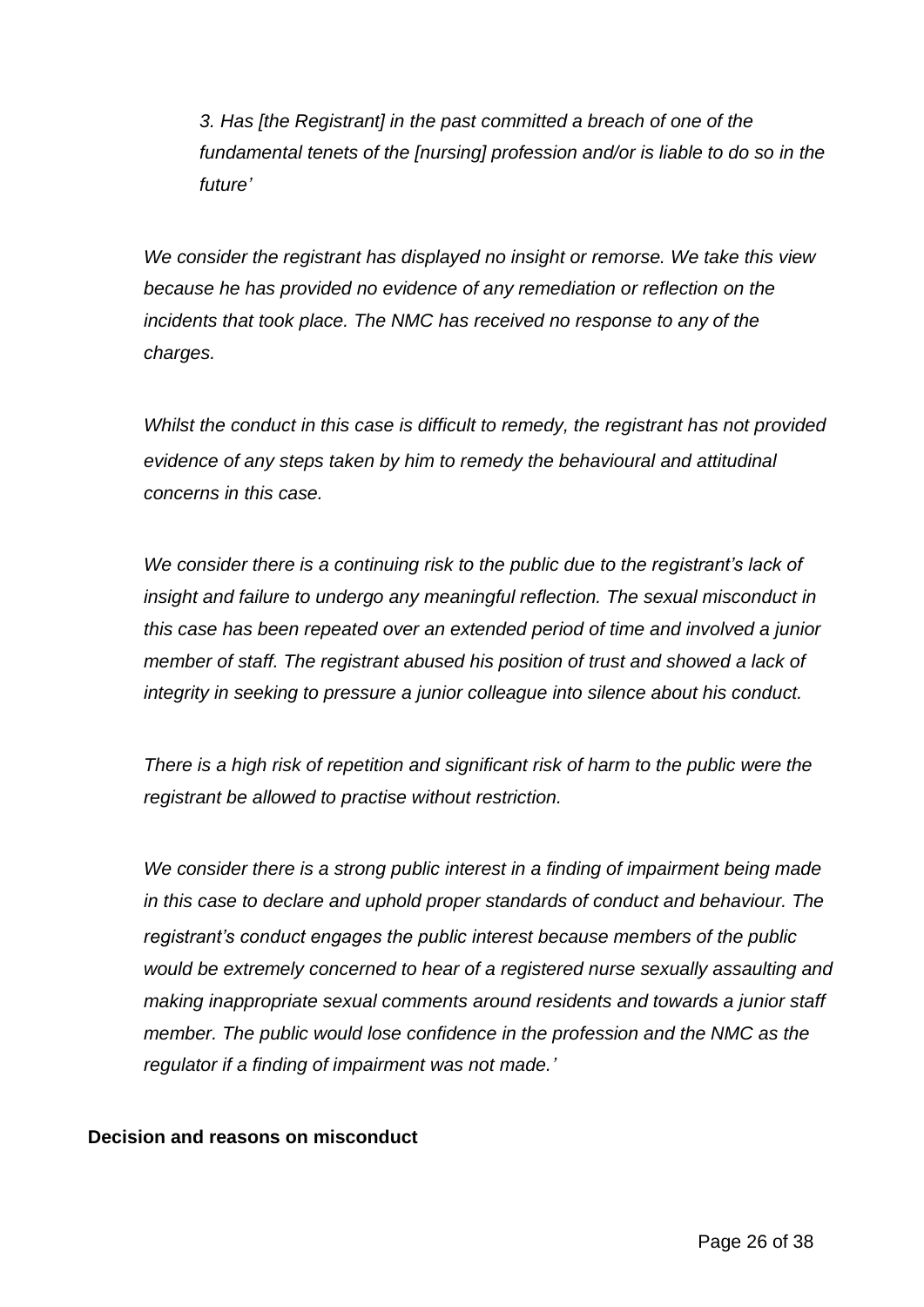The panel accepted the advice of the legal assessor who advised it that a breach of professional duty must be serious if it is to amount to misconduct. He also referred the panel to the cases of *Roylance v GMC* (No 2) [2000] 1 A.C. 311, *Nandi v GMC* [2004] EWHC 2317 (Admin) and *CHRE v Excellence v (1) Nursing and Midwifery Council (2) and Grant* [2011] EWHC 927 (Admin)

When determining whether the facts found proved amount to misconduct, the panel had regard to the terms of 'The Code: Professional standards of practice and behaviour for nurses and midwives (2015' (the Code).

The panel was of the view that Mr Davies' actions did fall significantly short of the standards expected of a registered nurse, and it considered them to have amounted to several breaches of the Code. Specifically:

# *'1 - Treat people as individuals and uphold their dignity*

*To achieve this, you must:* 

- *1.1 - Treat people with kindness, respect and compassion.*
- *1.3 - Avoid making assumptions and recognise diversity and individual choice.*
- *1.5 - Respect and uphold people's human rights.*

## *20 - Uphold the reputation of your profession at all times*

*To achieve this, you must:*

*20.1 - Keep to and uphold the standards and values set out in the Code.*

*20.2 - Act with honesty and integrity at all times, treating people fairly and without discrimination, bullying or harassment.*

*20.3 - Be aware at all times of how your behaviour can affect and influence the behaviour of other people.*

*20.5 - Treat people in a way that does not take advantage of their vulnerability or cause them upset or distress.*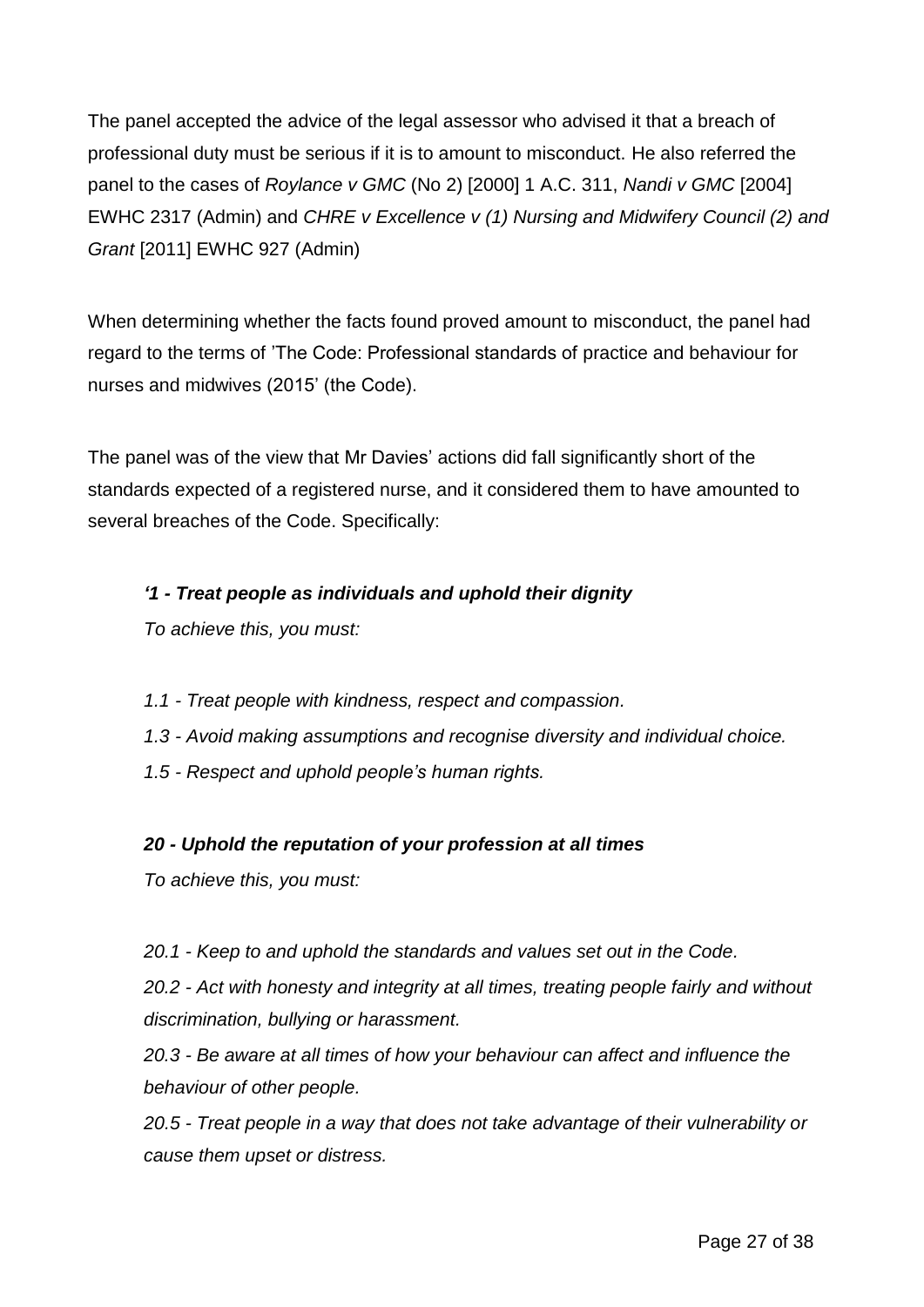*20.6 - Stay objective and have clear professional boundaries at all times with people in your care (including those who have been in your care in the past), their families and carers.*

*20.8 - Act as a role model of professional behaviour for students and newly qualified nurses, midwives and nursing associates to aspire to.*

*20.10 - Use all forms of spoken, written and digital communication (including social media and networking sites) responsibly, respecting the right to privacy of others at all times.'*

The panel appreciated that breaches of the Code do not automatically result in a finding of misconduct. However, it considered that Mr Davies' actions in the charges found proved, individually and collectively, amounted to serious misconduct.

The panel considered that Mr Davies' actions in all the charges fell far below the standards expected of a registered nurse. It had regard to its findings at charge 9 that Mr Davies' conduct was sexual in nature and considered that such conduct will almost always result in a finding of serious misconduct. Similarly, it had regard to its findings at charge 4 and considered that breaching the duty of integrity will almost always result in a finding of serious misconduct. The panel considered that Mr Davies' actions constituted serious misconduct regardless of position and experience, but also noted that Mr Davies was employed in a senior role at the Home and had been a registered nurse for over 15 years at the time of the incidents.

The panel noted that the concerns are not confined to an isolated incident, rather it constituted a pattern of appalling behaviour during Mr Davies' time at the Home. It considered that Mr Davies' practice had repeatedly fallen below the standards expected. Further, it noted that actual harm was caused to Colleague A who has consistently stated that she felt '*defeated'*, *'completely gobsmacked'*, *'so exposed'* and *'hounded'* by Mr Davies' behaviour. The panel considered that Mr Davies' actions were deplorable and that other members of the nursing profession and members of the public would share this view.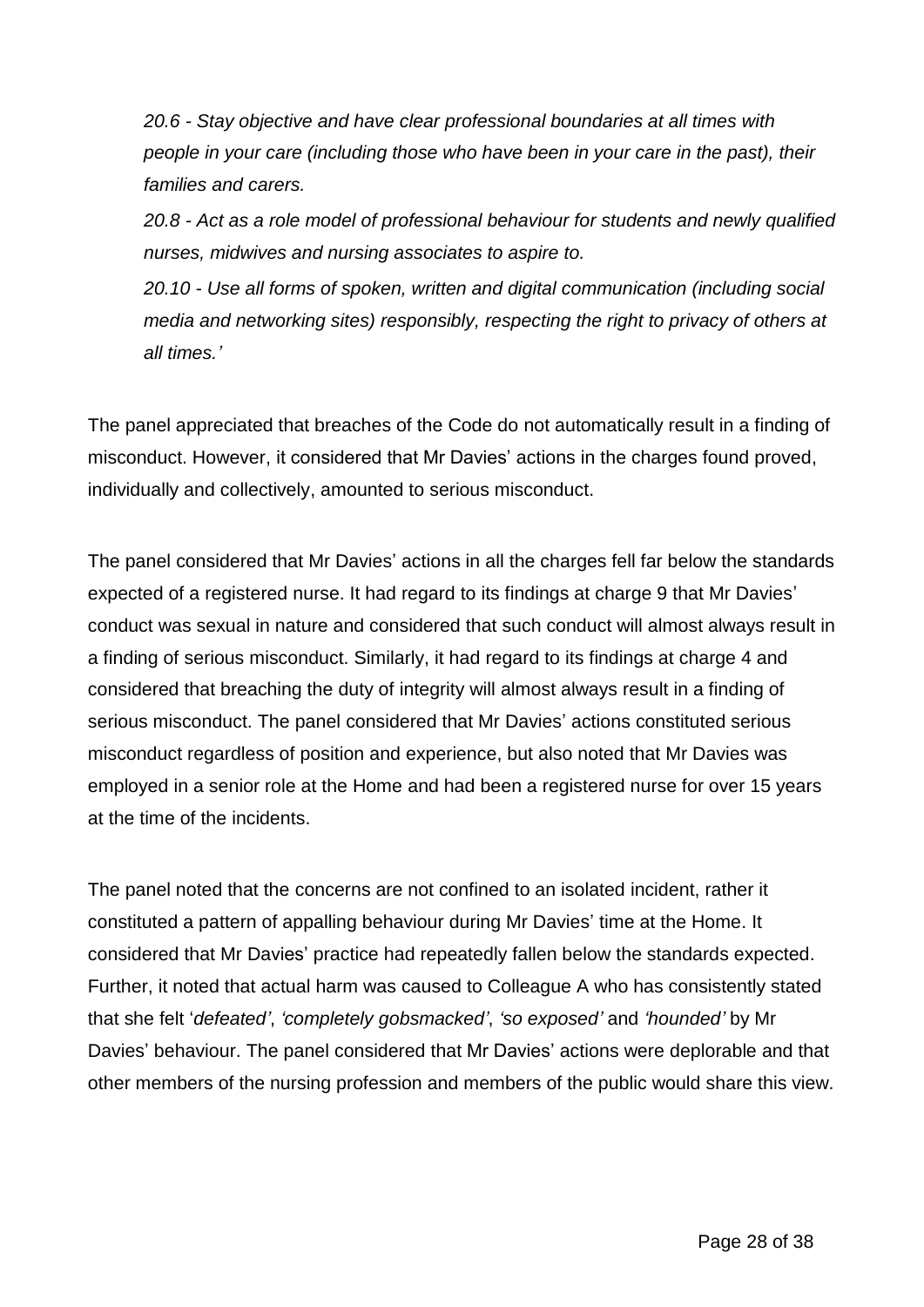In all the circumstances, the panel determined that Mr Davies' actions fell significantly short of the conduct and standards expected of a registered nurse and amounted to serious misconduct.

#### **Decision and reasons on impairment**

The panel next went on to decide if, as a result of his misconduct, Mr Davies' fitness to practise as a registered nurse is currently impaired.

Registered nurses occupy a position of privilege and trust in society and are expected at all times to be professional. Patients and their families must be able to trust nurses with their lives and the lives of their loved ones. They must make sure that their conduct at all times justifies both their patients' and the public's trust in the profession.

In this regard the panel considered the judgment of Mrs Justice Cox in the case of *Grant* in reaching its decision. In paragraph 74, she said:

*'In determining whether a practitioner's fitness to practise is impaired by reason of misconduct, the relevant panel should generally consider not only whether the practitioner continues to present a risk to members of the public in his or her current role, but also whether the need to uphold proper professional standards and public confidence in the profession would be undermined if a finding of impairment were not made in the particular circumstances.'*

In paragraph 76, Mrs Justice Cox referred to Dame Janet Smith's "test" which reads as follows:

*'Do our findings of fact in respect of the doctor's misconduct, deficient professional performance, adverse health, conviction, caution or determination show that his/her fitness to practise is impaired in the sense that s/he:*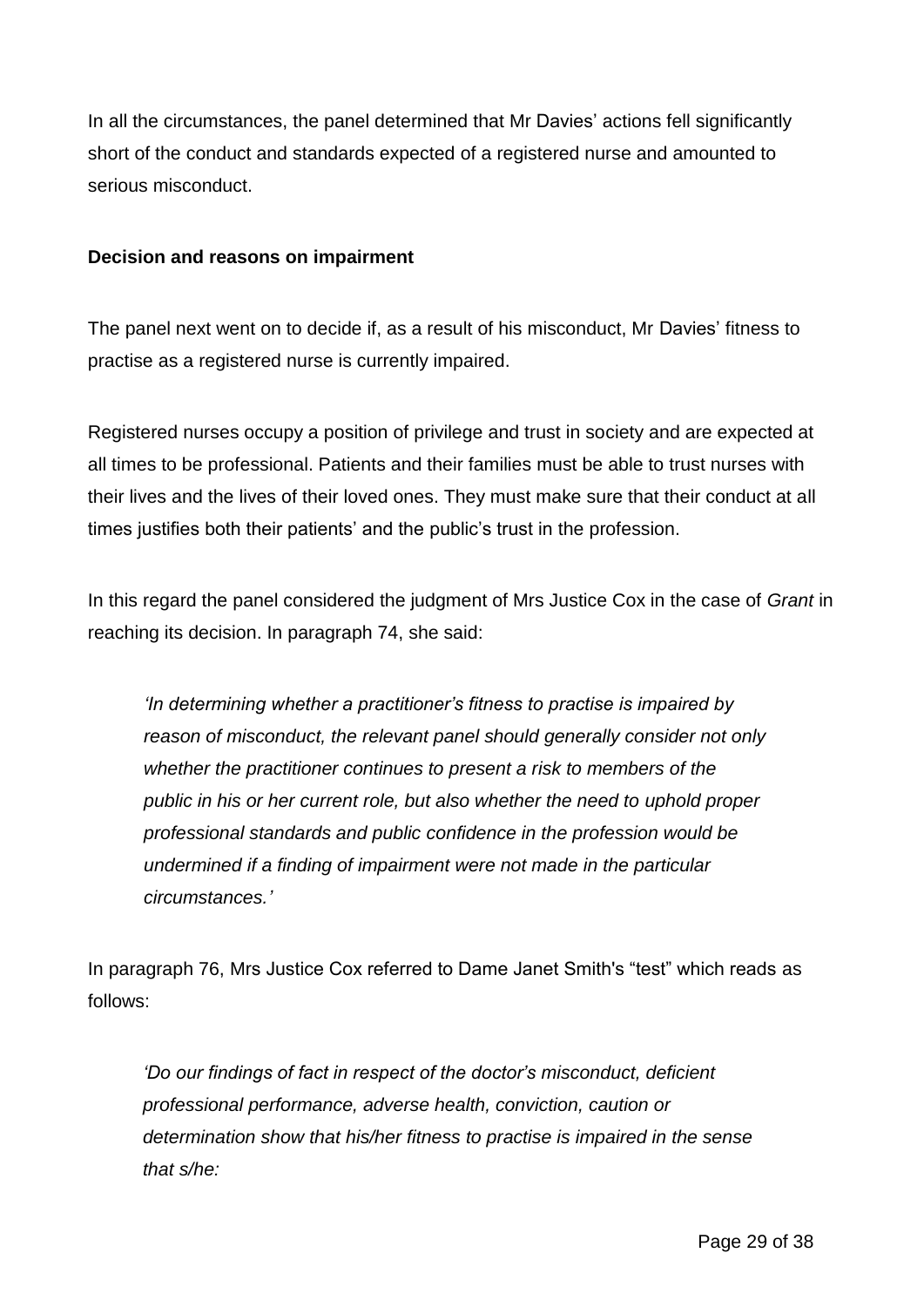- *a) has in the past acted and/or is liable in the future to act so as to put a patient or patients at unwarranted risk of harm; and/or*
- *b) has in the past brought and/or is liable in the future to bring the medical profession into disrepute; and/or*
- *c) has in the past breached and/or is liable in the future to breach one of the fundamental tenets of the medical profession; and/or*

*d) …'*

The panel considered limbs a - c to be engaged.

The panel determined that Mr Davies had caused harm to Colleague A, and it considered that, in all her local and regulatory statements, Colleague A has been consistent about the negative and detrimental effect Mr Davies' behaviour had on her.

The panel also noted that Mr Davies' unwanted sexual conduct led to Colleague A *'hiding and avoiding'* him and considered that this could have placed residents at the Home at risk of harm if one of the Home's employee's responsible for their care was forced to avoid another. The panel considered Mr Davies to be solely responsible for creating this risk.

The panel also had regard to its findings at charges 2a-2d, 5a, 5b, 6a-6d and 8, and considered that Mr Davies' appalling behaviour was conducted in view of residents, either in their rooms or in the lounge. It considered that Mr Davies, having exposed residents to his inappropriate behaviour, had demonstrated a complete lack of respect towards them. The panel considered that Mr Davies' actions in these charges could have caused distress and/or upset to residents.

The panel determined that Mr Davies' actions had brought the reputation of the profession into disrepute. It considered that Mr Davies' colleagues should have expected to be able to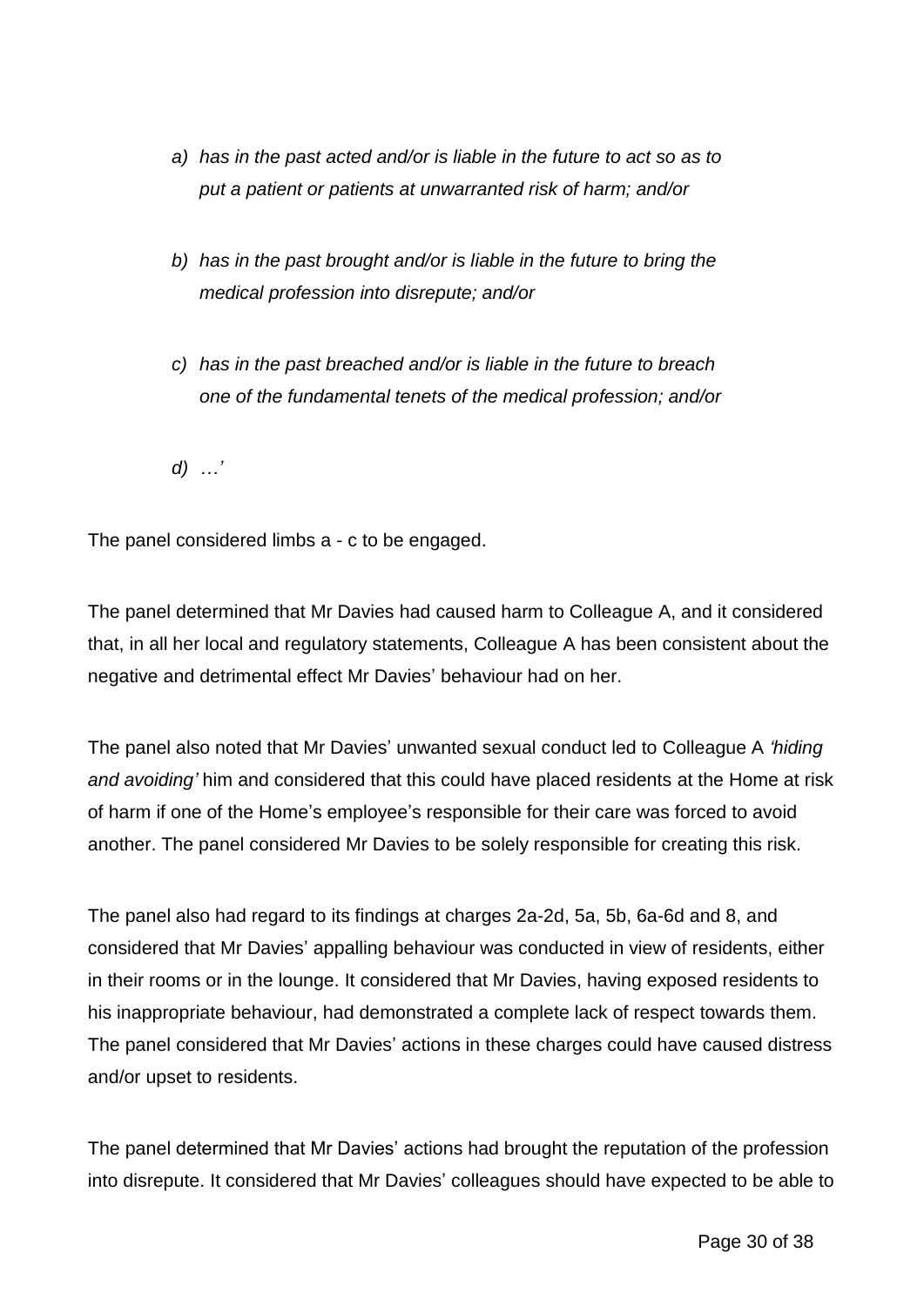attend work without feeling '*hounded'* and being exposed to serious sexual misconduct. Further, patients/residents and the public expect registrants to adhere to the Code and would not expect to have heard the language and witnessed the conduct as demonstrated by Mr Davies.

The panel next determined that Mr Davies had breached fundamental tenets of the nursing profession. It considered that Mr Davies had breached his duty of integrity by seeking to influence Colleague A, a junior colleague, into being silent about his conduct. The panel also considered that Mr Davies had not treated Colleague A with dignity or respect. Further, it considered that Mr Davies had failed in his duty to provide safe and effective care to those residents of the Home who witnessed his conduct.

The panel considered whether the concerns identified are capable of remediation, whether they have been remediated, and whether there is a risk of repetition of the incidents occurring at some point in the future.

The panel considered that the misconduct identified demonstrated deep-seated attitudinal concerns that would be hard to address. It had no evidence before it to suggest that Mr Davies has taken any steps to address the serious concerns raised. The panel noted that Mr Davies has not engaged with the NMC at all in relation to these regulatory proceedings and it therefore had no evidence of any remorse for his conduct at either local or regulatory level. Further, it had no evidence before it to confirm if Mr Davies has been employed in a healthcare capacity since 2018 and if/how he has strengthened and maintained his nursing practice.

The panel had no evidence of any insight from Mr Davies. It noted that there is no evidence of an apology to Colleague A at local level or of Mr Davies having acknowledged that his conduct fell below the standards expected of a registered nurse.

In all the circumstances, the panel was not satisfied that Mr Davies is currently capable of safe and effective practice. It noted that there is no evidence of Mr Davies having addressed the serious concerns being raised and the panel consequently considered there to be a real risk of the conduct being repeated. The panel considered that the attitudinal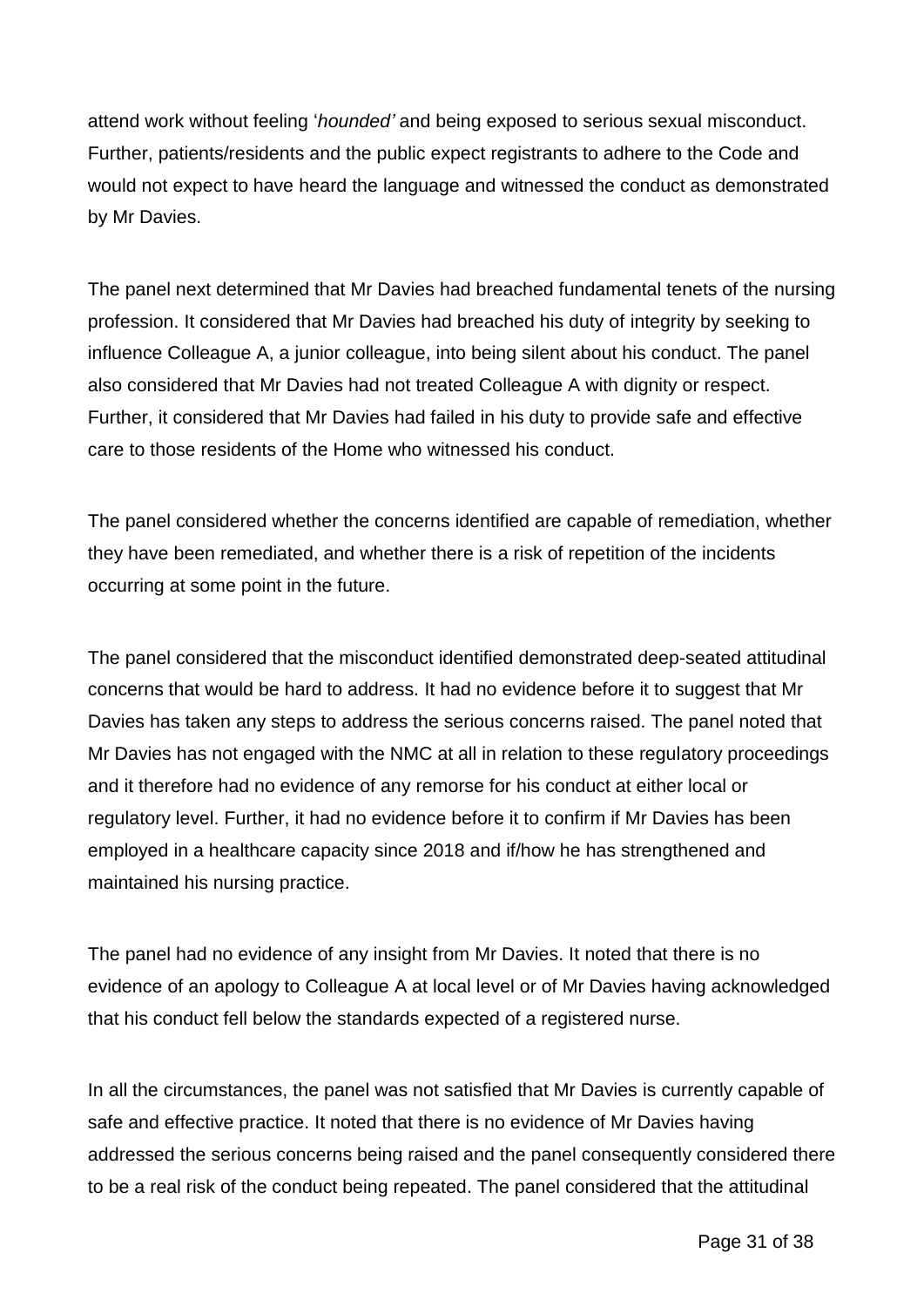concerns identified heightened the risk of repetition in this case. It therefore determined that a finding of impairment is necessary on the grounds of public protection.

The panel bore in mind that the overarching objectives of the NMC are to protect, promote and maintain the health, safety and well-being of the public and patients, and to uphold/protect the wider public interest, which includes promoting and maintaining public confidence in the nursing and midwifery professions and upholding the proper professional standards for members of those professions.

The panel considered that a well-informed member of the public would be shocked if Mr Davies were permitted to practise unrestricted, having not demonstrated any insight, remorse or addressed the serious concerns identified. It concluded that public confidence in the nursing profession would be undermined if a finding of impairment was not made in this case. Therefore, the panel determined that a finding of impairment on public interest grounds was also required.

Having regard to all the above, the panel was satisfied that Mr Davies' fitness to practise as a registered nurse is currently impaired.

#### **Sanction**

The panel has considered this case very carefully and has decided to make a striking-off order. It directs the registrar to strike Mr Davies' name off the register. The effect of this order is that the NMC Register will show that Mr Davies' name has been removed from the register.

In reaching this decision, the panel has had regard to all the evidence that has been adduced in this case and had careful regard to the Sanctions Guidance (SG) published by the NMC. The panel accepted the advice of the legal assessor.

The panel had regard to the NMC's written submission on sanction which read as follows: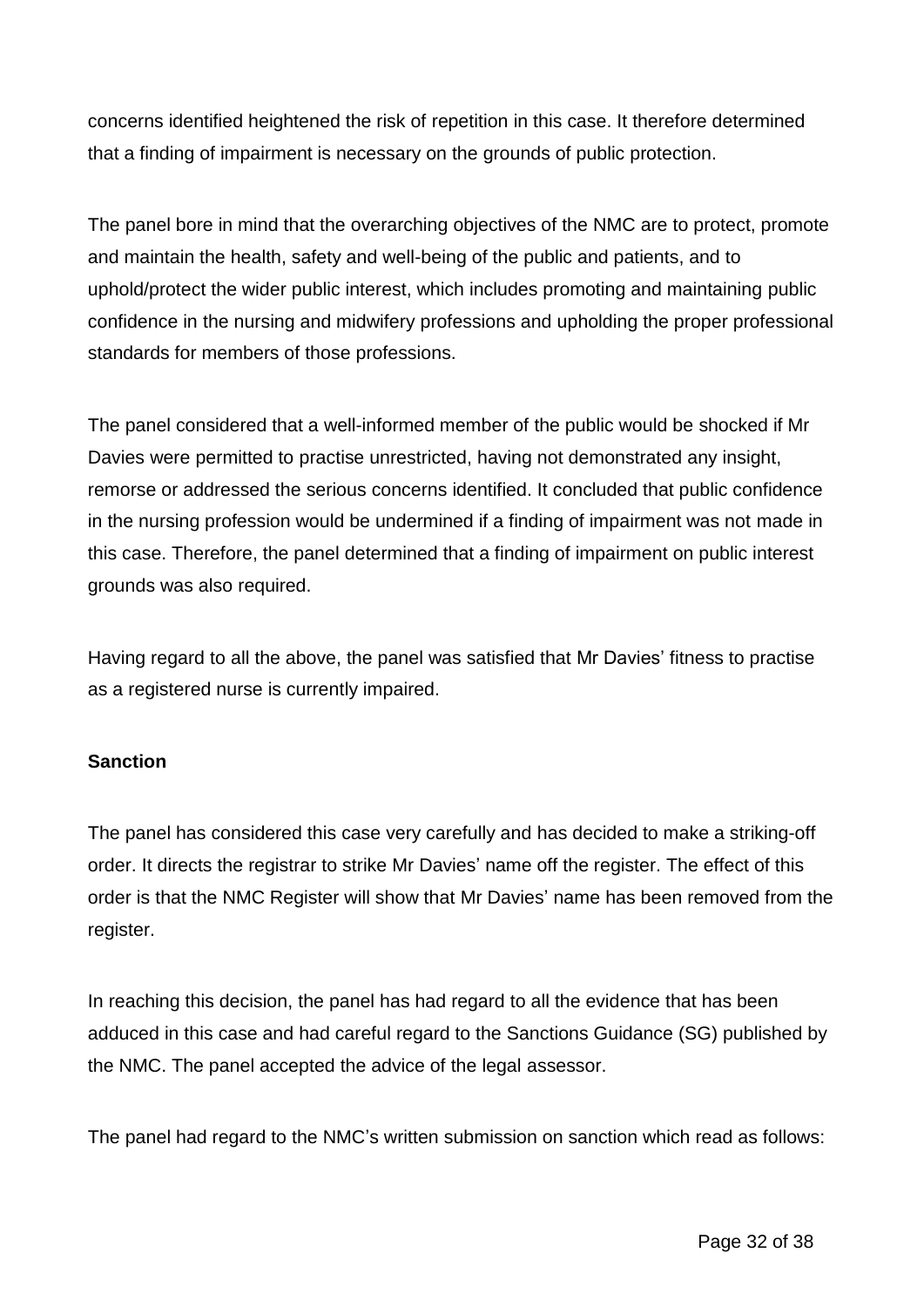*'We consider the following sanction is proportionate:*

*A striking-off order for the protection of the public and the wider public interest. With regard to our sanctions guidance the following aspects have led us to this conclusion:*

- *the sexual misconduct raises fundamental questions about the registrant's professionalism and suitability to remain on the register.*
- *this case falls at the highest end of seriousness as it involves sexual harassment and abuse of power.*
- *there appears to be a deep-seated attitudinal/behavioural problem.*
- *the sexual misconduct is extremely serious and very difficult to put right.*
- *public confidence in the profession cannot be maintained if the registrant is not removed from the register.*

*A striking-off order is therefore the only sanction which will be sufficient to protect patients, members of the public and maintain professional standards.'*

## **Decision and reasons on sanction**

Having found Mr Davies fitness to practise currently impaired, the panel went on to consider what sanction, if any, it should impose in this case. The panel has borne in mind that any sanction imposed must be appropriate and proportionate and, although not intended to be punitive in its effect, may have such consequences. The panel had careful regard to the SG. The decision on sanction is a matter for the panel independently exercising its own judgement.

The panel considered the following to be aggravating features in this case:

- Mr Davies abused his of position of trust and power.
- Mr Davies has not demonstrated any insight into his failings.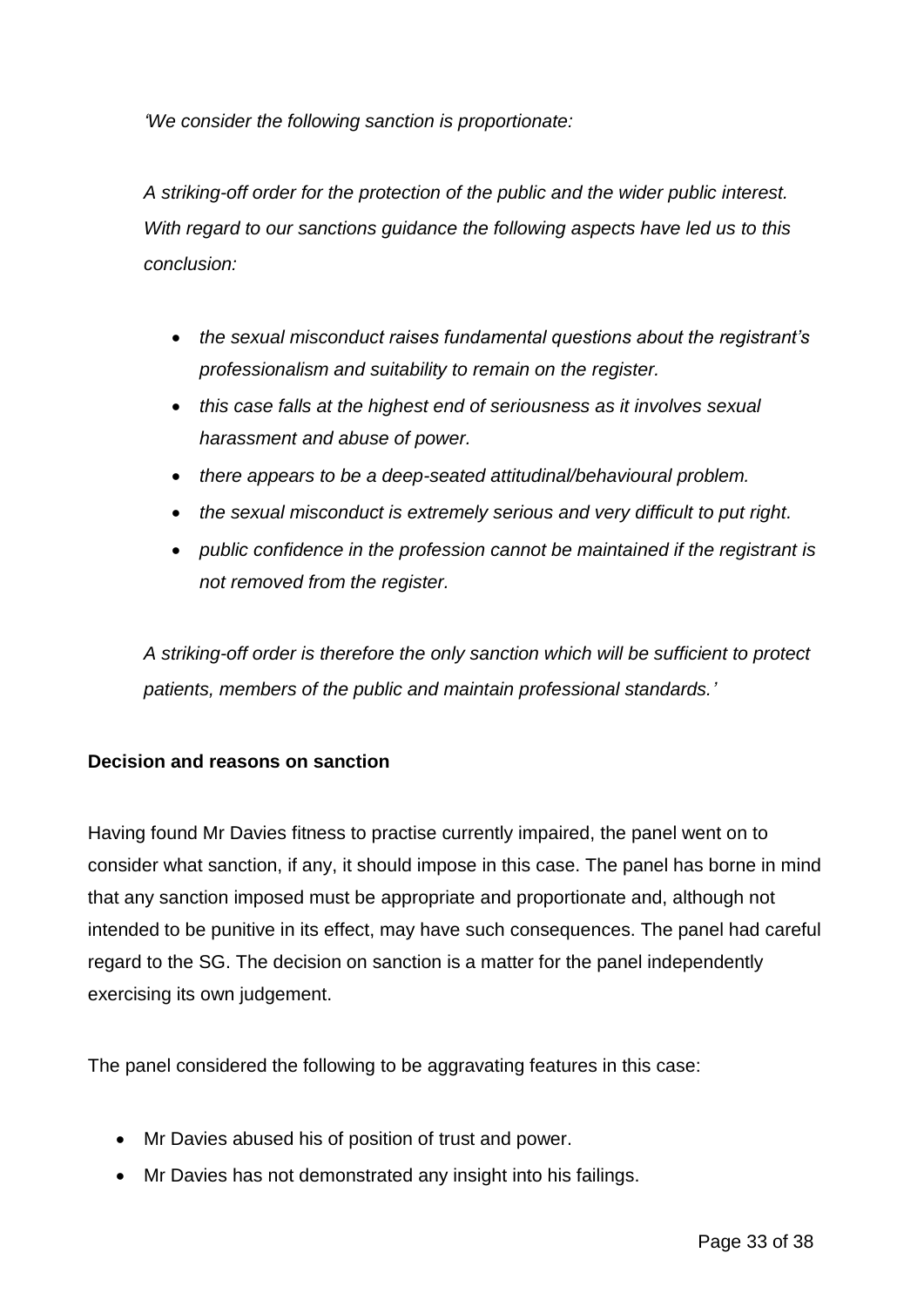- There was a pattern of serious misconduct that was repeated.
- There is evidence of Mr Davies having deep seated attitudinal issues
- Mr Davies threatened and intimidated Colleague A, who was more junior than him.
- Mr Davies' actions undermined Colleague A's integrity.
- Vulnerable residents witnessed Mr Davies' misconduct.

The panel could not identify any mitigating features.

The panel had regard to the NMC guidance Considering Sanctions for Serious Cases. The panel determined that Mr Davies' misconduct was extremely serious in that it involved intimidating, threatening and sexual behaviour.

The panel considered that Mr Davies had sought to influence Colleague A not to tell the truth which could have contributed to a culture that suppressed openness at the Home.

The panel also considered that Mr Davies had repeatedly subjected Colleague A to sexual harassment and that this amounted to a serious departure from the NMC's professional standards

The panel considered that Mr Davies' inappropriate behaviour towards Colleague A, which was witnessed by vulnerable residents, did not uphold their dignity and that he failed to treat Colleague A and residents with kindness, respect and compassion.

In all the circumstances, the panel determined that Mr Davies did not uphold the reputation of the profession, did not act with integrity, did not treat people fairly and repeatedly caused them upset or distress.

The panel first considered whether to take no action but concluded that this would be inappropriate in view of the seriousness of the charges found proved and the public protection issues identified. The panel decided that it would be neither proportionate nor in the public interest to take no further action.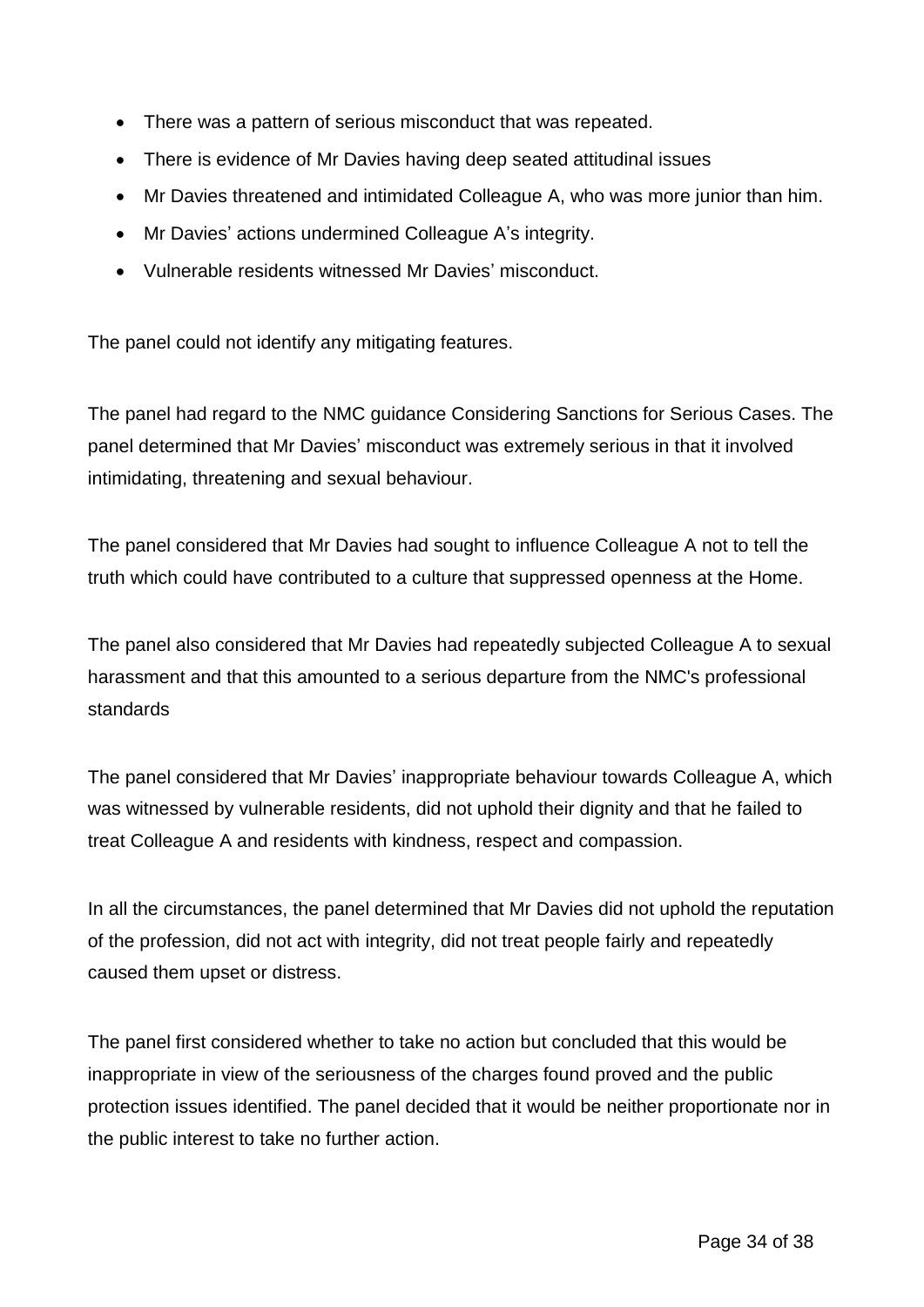The panel then considered the imposition of a caution order but again determined that, due to the seriousness of the case, an order that does not restrict Mr Davies practice would not be appropriate in the circumstances. The SG states that a caution order may be appropriate where '*the case is at the lower end of the spectrum of impaired fitness to practise and the panel wishes to mark that the behaviour was unacceptable and must not happen again.'* The panel considered that Mr Davies' misconduct was not at the lower end of the spectrum and that a caution order would be inappropriate in view of the issues identified. The panel decided that it would be neither proportionate nor in the public interest to impose a caution order.

The panel next considered whether placing conditions of practice on Mr Davies' registration would be a sufficient and appropriate response. The panel was mindful that any conditions imposed must be proportionate, measurable and workable. It noted that there is no evidence before the panel of any clinical concerns with Mr Davies' practice that could be managed by a conditions of practice order. Further, there are no conditions of practice which could sufficiently address the serious attitudinal concerns in this case. The panel also determined that the placing of conditions of practice on Mr Davies' registration would not adequately address the seriousness of this case and would not protect the public.

The panel then went on to consider whether a suspension order would be an appropriate sanction. The SG states that a suspension order may be appropriate where some of the following factors are apparent:

- *'A single instance of misconduct but where a lesser sanction is not sufficient.*
- *No evidence of harmful deep-seated personality or attitudinal problems.*
- *No evidence of repetition of behaviour since the incident.*
- *The Committee is satisfied that the nurse or midwife has insight and does not pose a significant risk of repeating behaviour'*

The panel considered that Mr Davies' was not a single instance of misconduct and that there was evidence of deep-seated attitudinal concerns. Further, it considered that Mr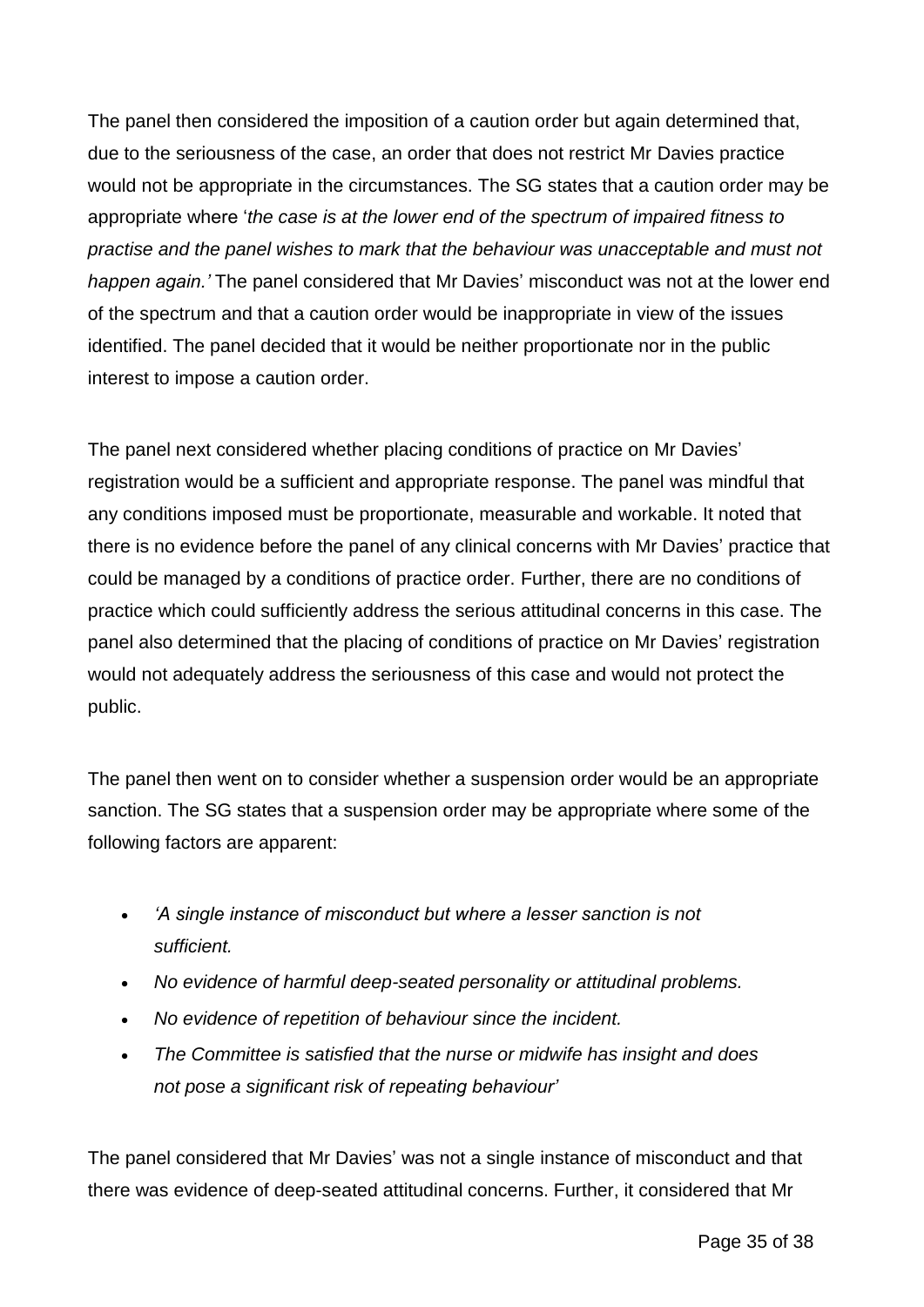Davies has not displayed any insight into the regulatory concerns and that there remains a risk of the misconduct being repeated.

The panel noted that, despite Colleague A repeatedly asking him to correct his behaviour and act in a professional way, Mr Davies continued to act inappropriately and disregarded those impacted by his misconduct. The panel considered that it is likely that Mr Davies' behaviour would be repeated and, consequently, he currently poses a risk to patients, residents and colleagues.

Mr Davies' misconduct, as highlighted by the facts found proved, was a significant departure from the standards expected of a registered nurse. In this particular case, the panel determined that a suspension order would not be a sufficient, appropriate or proportionate sanction.

Finally, in considering a striking-off order, the panel took note of the following paragraphs of the SG:

- *'Do the regulatory concerns about the nurse or midwife raise fundamental questions about their professionalism?*
- *Can public confidence in nurses and midwives be maintained if the nurse or midwife is not removed from the register?*
- *Is striking-off the only sanction which will be sufficient to protect patients, members of the public, or maintain professional standards?'*

The panel also noted that the NMC's guidance on Considering Sanctions for Serious Cases for Sexual Misconduct states:

*'They [the panel] will very often find that in cases of this kind, the only proportionate sanction will be to remove the nurse, midwife or nursing associate from the register.'*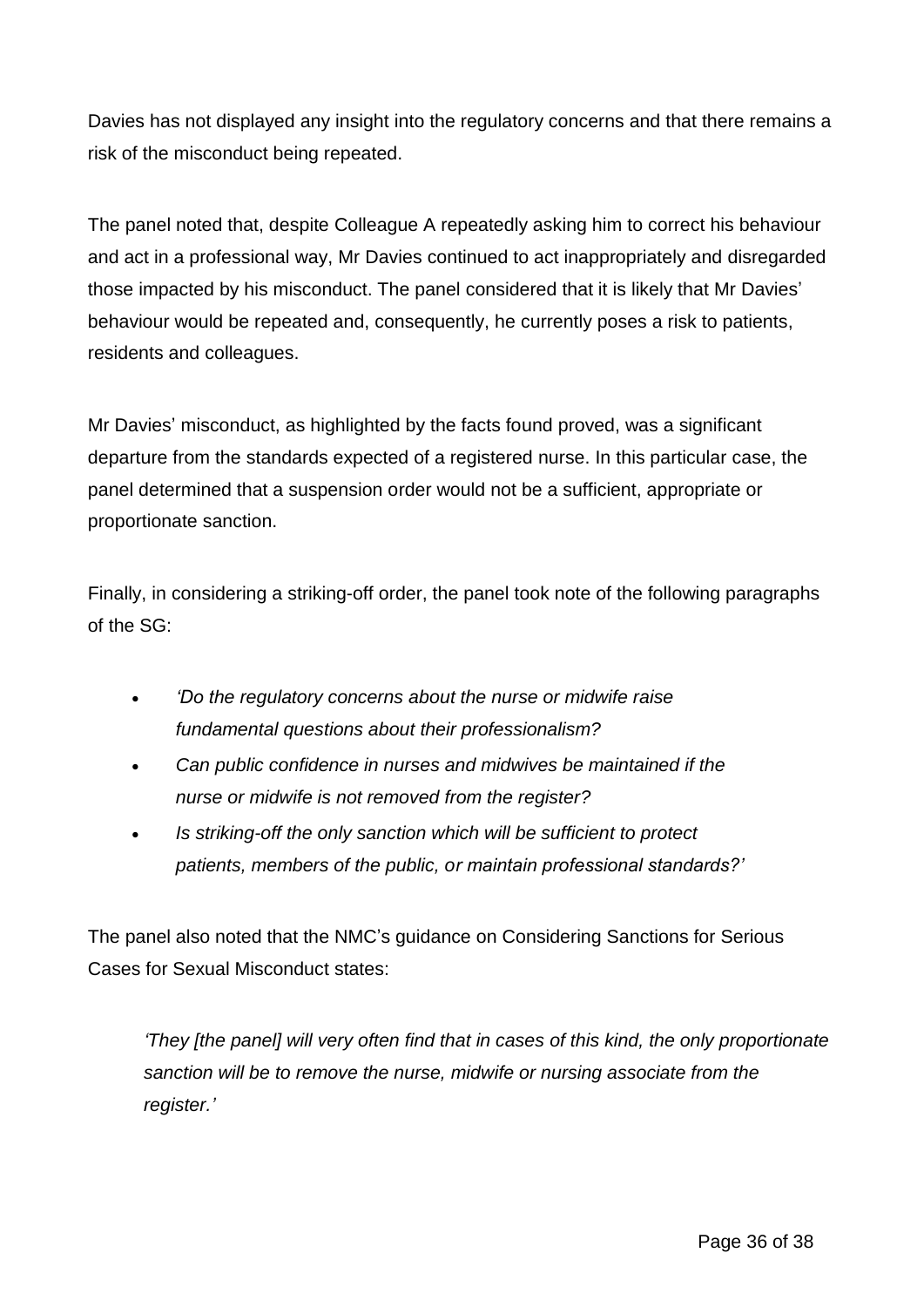The panel determined that Mr Davies' misconduct raised fundamental concerns about his professionalism and considered that other practitioners would find it extremely difficult to place their confidence in a colleague who had acted in the manner Mr Davies had. Further, members of the public would find it difficult to place their trust in a nurse who had displayed sexually inappropriate and intimidating behaviour, made sexual comments to a colleague, and had not acted with integrity,

The panel considered that Mr Davies' appalling actions were sufficiently serious that they are fundamentally incompatible with him remaining on the register. It considered that to allow Mr Davies to continue practising would seriously undermine public confidence in the profession and in the NMC as a regulatory body.

Balancing all these factors and after considering all the evidence before it during this case, the panel determined that the appropriate and proportionate sanction is that of a strikingoff order. The panel considered that Mr Davies' actions had brought the profession into disrepute by adversely affecting the public's view of how a registered nurse should conduct themselves and that nothing short of a striking off order would be sufficient.

The panel considered that this order was necessary to mark the importance of maintaining public confidence in the profession, and to send to the public and the profession a clear message about the standard of behaviour required of a registered nurse.

## **Interim order**

As the striking-off order cannot take effect until the end of the 28-day appeal period, the panel has considered whether an interim order is required in the specific circumstances of this case. It may only make an interim order if it is satisfied that it is necessary for the protection of the public, is otherwise in the public interest or in Mr Davies' interest until the striking-off sanction takes effect. The panel accepted the advice of the legal assessor.

The panel had regard to the NMC's written submissions on an interim order which read as follows: